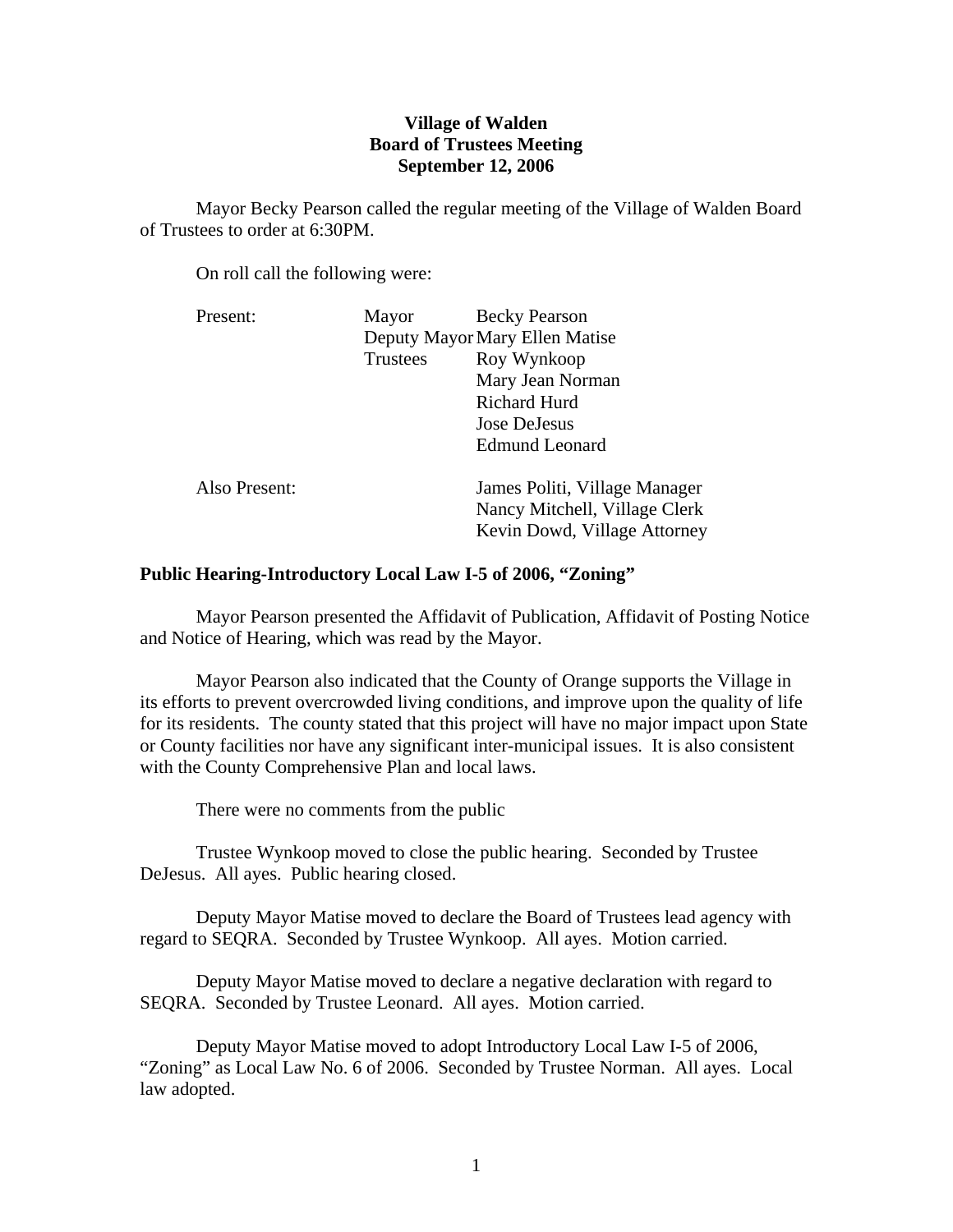## **Approval of Minutes**

Trustee Leonard moved to adopt the minutes of August  $8<sup>th</sup>$ , 2006 with the following corrections: Page 3, fifth paragraph, change crypt to thrift, Page 1, include I talked to Jan about that. You get bills the end of the month, you get bills at the beginning of the month and you have a couple weeks to pay bills, so we pay bills every two weeks, so we should not be late on any bill that comes before us. We have one meeting the beginning of August; we don't have a meeting the end of the month, so if a bill comes in before our meeting we don't pay it until the beginning of September. We've done that for years, what's the difference. She wasn't signing some bills because on Sunday when she comes in some of those bills are not signed and she was told in the beginning don't sign bills unless the manager signs them first. I'm suggesting Friday cut off so that over the weekend that no bills get put into this packet on Monday and Tuesday before the meeting. The cut off will be Friday. It makes a difference to her because she is looking at the bills on Sunday and when she looks at them on Sunday she doesn't know what bills are coming in on Monday and Tuesday and he's not going to give her a list of those bills; Page 15, include, Jose: We got a letter regarding the trees on Oakland

Mayor Pearson asked what letter, we got another letter?

Trustee Wynkoop stated that it was in your mail, did you just pick it up.

Trustee DeJesus asked if he works for All Tree Removal?

Manager Politi stated no, that I didn't understand, I think that's a card and he was trying.

Trustee DeJesus stated that there was a letter to Mary Ellen and everybody else.

Manager Politi stated that he was trying to address it to both.

Trustee DeJesus stated that he says in the letter that he spoke to a representative from All Tree Removal and the letter head he has his address on one side and he has letter head from All Tree Removal.

Deputy Mayor Matise stated no, no, no, that's a business card and Nancy just photocopied the business card.

Trustee DeJesus stated, so he wants the trees chopped down.

Mayor Pearson asked is it the same gentlemen who had a problem with the trees last year. You trimmed those trees.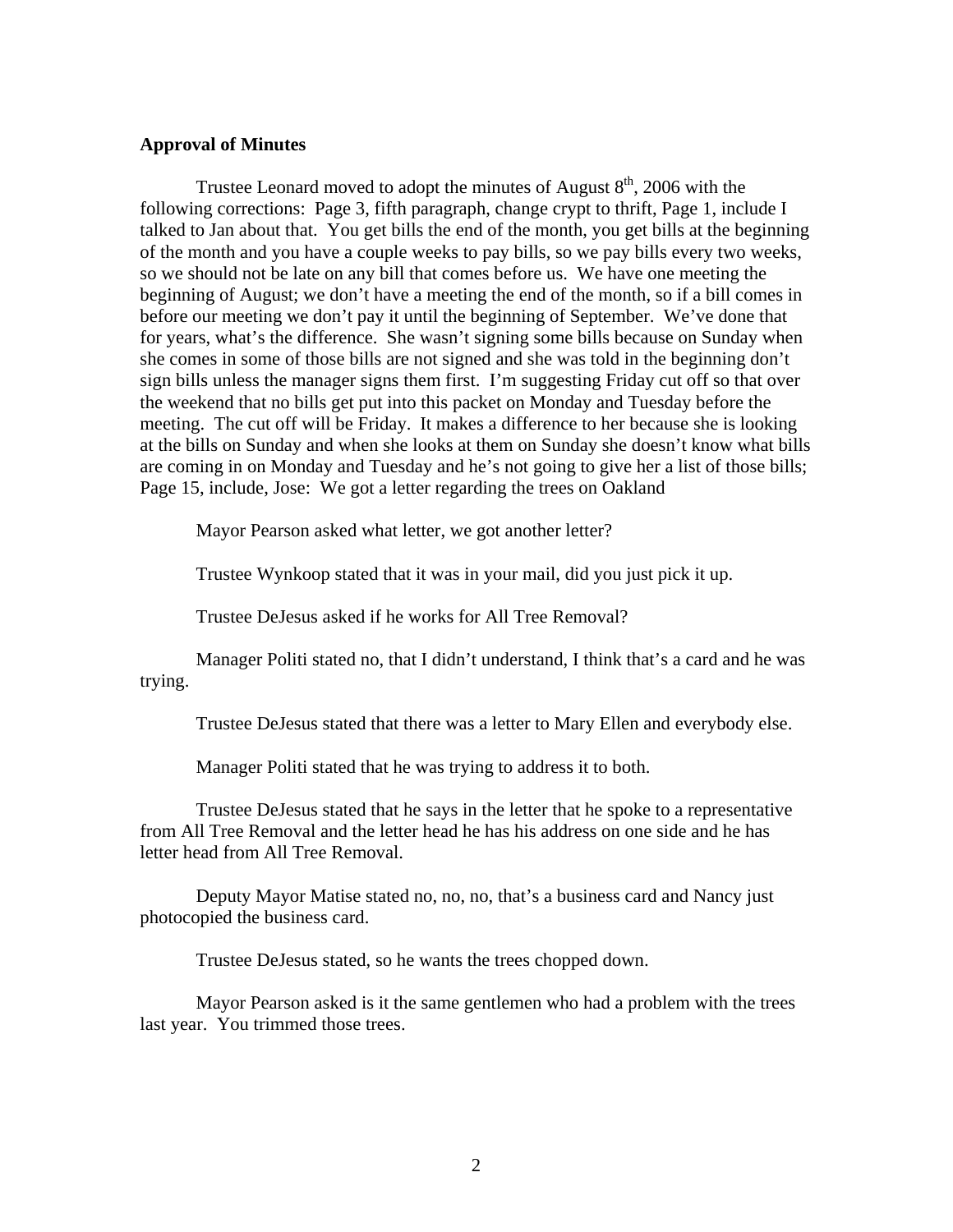Manager Politi stated yes, they've been trimming the trees and I want to go back to Jimmy Pursutti's original survey where he did the boring to see if that's a tree that has to come down.

Seconded by DeJesus. All ayes. Minutes adopted.

## **Public Comment**

Sandy Griffin McLaughlin stated that on the corner of Union Street and Sherman Avenue there is a property that is a mess. Her mother in law lives next door and she is embarrassed to have people over. There is a go cart, boat, tent and lots of garbage. There is a hose that comes out of the house and in the winter it freezes in front of her driveway. She presented pictures to the Board that were taken in 2002, and 2003 and its still the same.

The Mayor indicated that she also took pictures.

Ms. McLaughlin stated that there are vehicles with expired registrations.

Manager Politi stated that Mr. Ronk was been cited yesterday.

 Mr. Dowd stated that there is a period of time in the notice to remedy and if he doesn't the Building Inspector the Board can set a hearing and go through the process again to clean it up and charge back the property.

 Manager Politi stated that the Building Inspector feels you have more of a punch here then going through the court. The Building Inspector gave him ten days to clean up.

 Mr. Dowd stated that at the next Board meeting the Board would have the recommendation from the Building Inspector and if he didn't clean it up you would then set the hearing.

Mayor Pearson asked about the health department.

Mr. Dowd stated that they will not get involved.

 Trustee DeJesus asked about the generator and what role the Fire Department would have with that.

Mr. Dowd indicated that the Building Inspector is the Fire Inspector.

 Manager Politi stated that the violation covers failure to clean yard areas, junk, debris, old mowers, cut all grass areas, clean up garbage, repair and paint house and general maintenance of complete property. The Building Inspector gave Mr. Ronk 10 days to do so.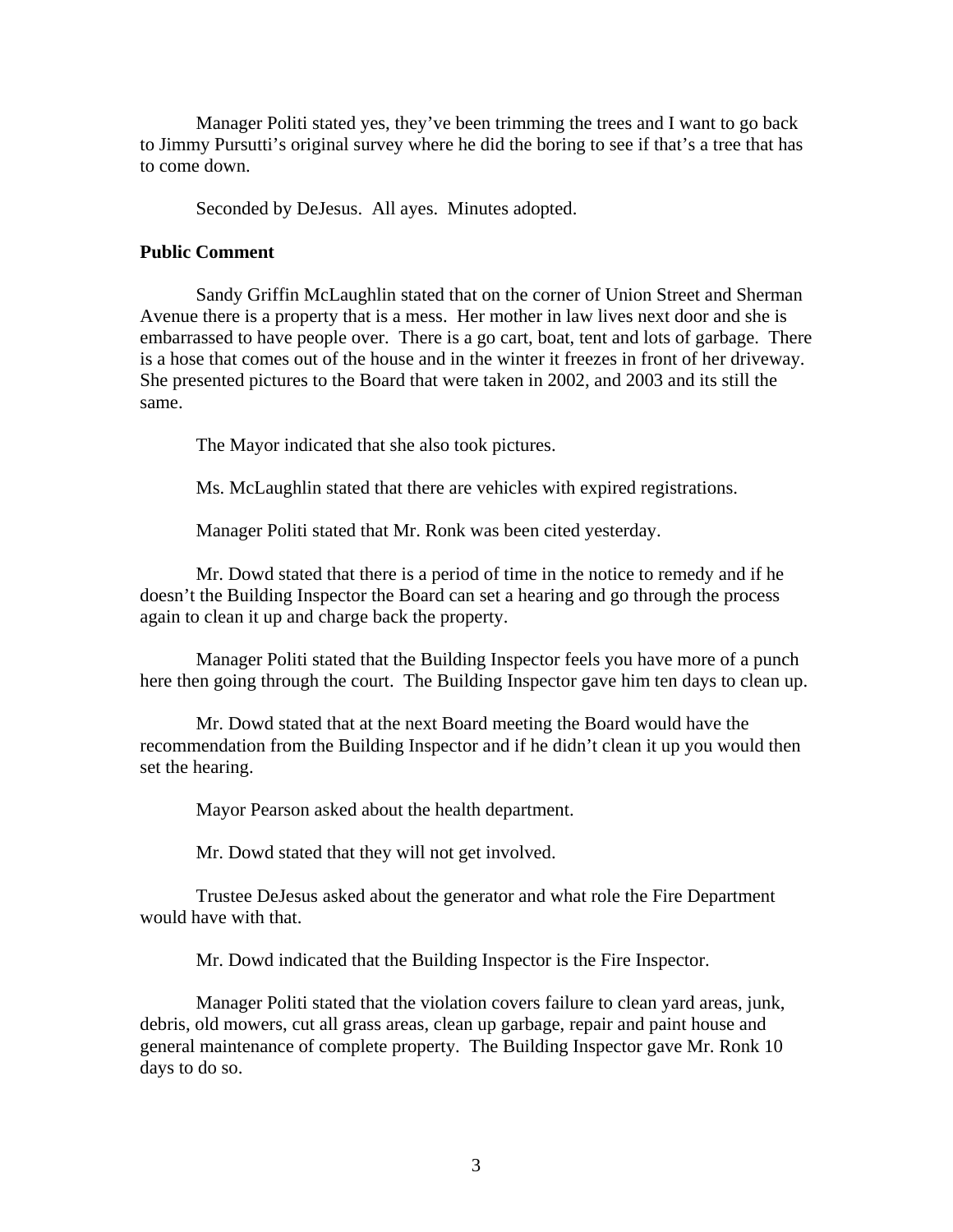Mr. Dowd indicated that the Board could have a special meeting on September  $23^{\text{rd}}$  and have a hearing on September  $26^{\text{th}}$ .

 Trustee DeJesus stated that he doesn't see the need for a special meeting because we're going to go through the same motions that they have in the past, so they should do this at the next scheduled meeting.

 Trustee Hurd stated that as bad as this is he has a problem treating this any differently then they would treat any other code violation similar to this.

 Mr. Dowd suggested the Board meet on September 26 and they can have a special meeting for the hearing.

Manager Politi stated that he will work on that time line.

 Trustee DeJesus asked why shouldn't the Department of Health be called into something that looks like a hazard.

 Mr. Dowd stated that they won't come. It would have to be an extreme case such as raw sewage running into the yard that they might get involved.

 Mayor Pearson asked what about the water that is coming out of their house into the road.

Mr. Dowd stated that if the water goes into the street the Village can test it.

Mayor Pearson asked that they check to see if he is getting a bill.

It was the consensus of the Board to set a hearing at the September  $26<sup>th</sup>$  meeting.

 Bob Carlson, 43 Pine Street stated that three weeks ago the Village put in new curbs and he can't get into his driveway without scraping the bottom of his car.

Manager Politi stated that he will send someone out to look at that.

 Mr. Carlson asked if the Village was going to put a boat ramp to the river off of Pine Street.

 Manager Politi stated there are a couple spaces cut in for parking. It's only to carry in craft, you can't back in.

 Mayor Pearson asked if they were to make a birm where the dip is. She did mention to the Water and Soil Commission that people sometimes don't just have canoes and kayaks to carry in. She hasn't received a response back.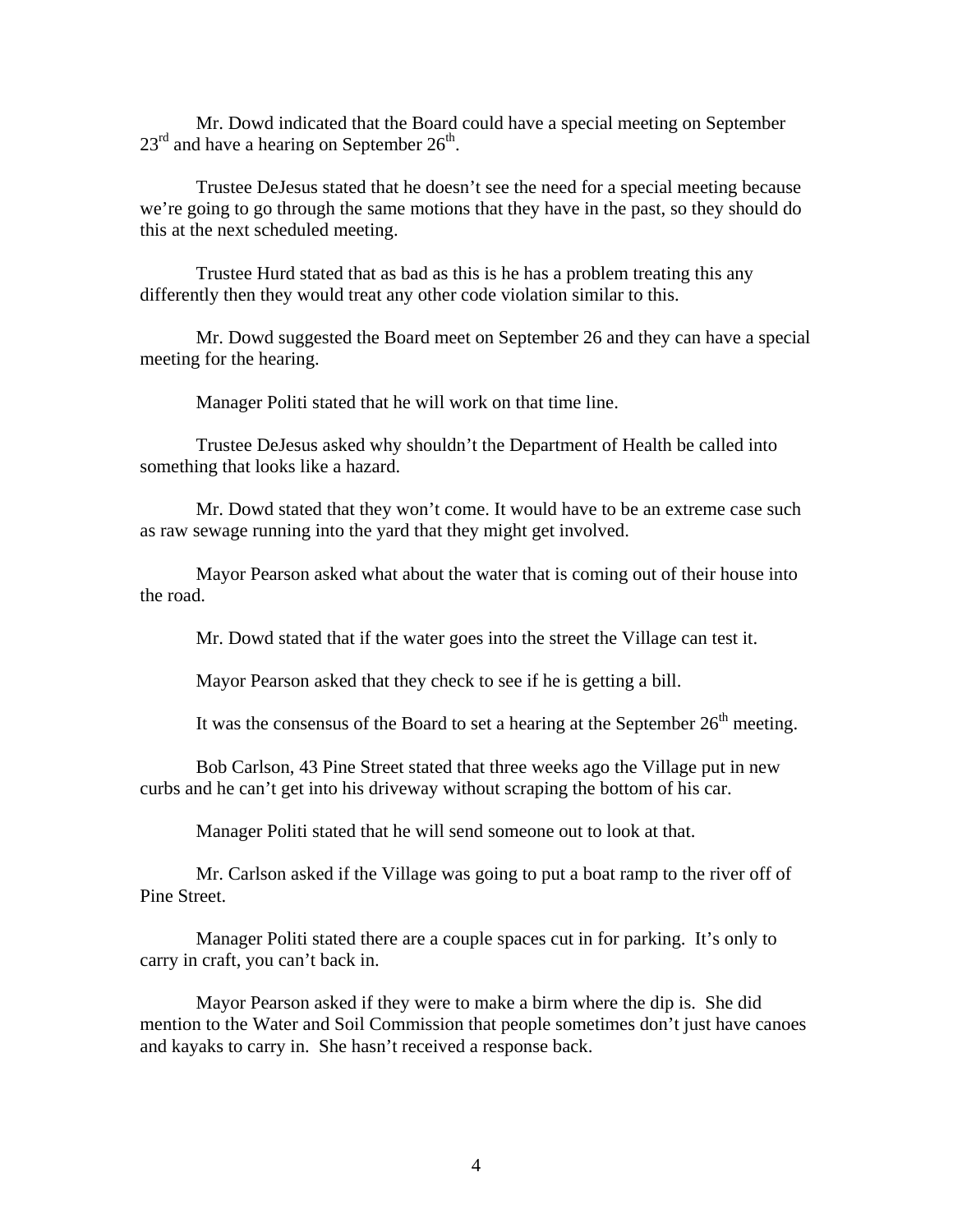Manager Politi stated that the original concept was not to bring the truck in, so you wouldn't get motorized craft.

Mr. Carlson stated that most of the boats that go in the river are fourteen footers.

Mayor Pearson asked the manager to contact Kevin Sumner.

 Marcus Millspaugh expressed how pleased he was seeing the river bank cleaned up, the retention pond and the other side of the park. He wasn't happy when he heard that it's not going to be accessible to the river down by the pump house.

Mayor Pearson stated that they will work on that.

 Dennis Pantano, 12 Lafayette Street and Mrs. Collard of 94 Wait Street stated that at 98 Wait Street there is a house that the lawn hasn't been mowed in three months and there is a pile of brush in the back yard. It's incredible that no one has known about it. It's also incredible that when you call on it you're told that we've had one other complaint, but the women can't find anyone to remove the brush. There are other issues with inspections and code enforcement that are eight months old and nothing has happened.

Deputy Mayor Matise stated that the property owner at 98 Wait Street was cited.

 Mr. Pantano stated that on the corner of Madison and Seeley there was an eye sore torn down and now there are two eye sores.

Mayor Pearson asked that something gets done with that.

 James Lucinski, 24 Gladstone Avenue stated that he is concerned with the constant loud and excessive noise coming from 11 Gladstone Avenue. It's a 22 year old kid playing the drums. He gave the Board members a copy of all the phone calls he has made to the police department starting from June  $27<sup>th</sup>$ . No one acknowledge it until the fifth time. The decibel meter is supposedly broken.

 Trustee Hurd stated that even if the decibel meter was working, probably what is carrying are the low frequency noises, the decibel meter is really reading intensity.

 Trustee Wynkoop stated that if it's annoying someone why aren't we doing something about it.

 Mr. Lucinski stated that if you hit them hard in the pocketbook they will stop playing the drums.

Mayor Pearson stated that there are ways to silence drums.

Trustee Hurd asked Mr. Lucinski if he's spoken to the person.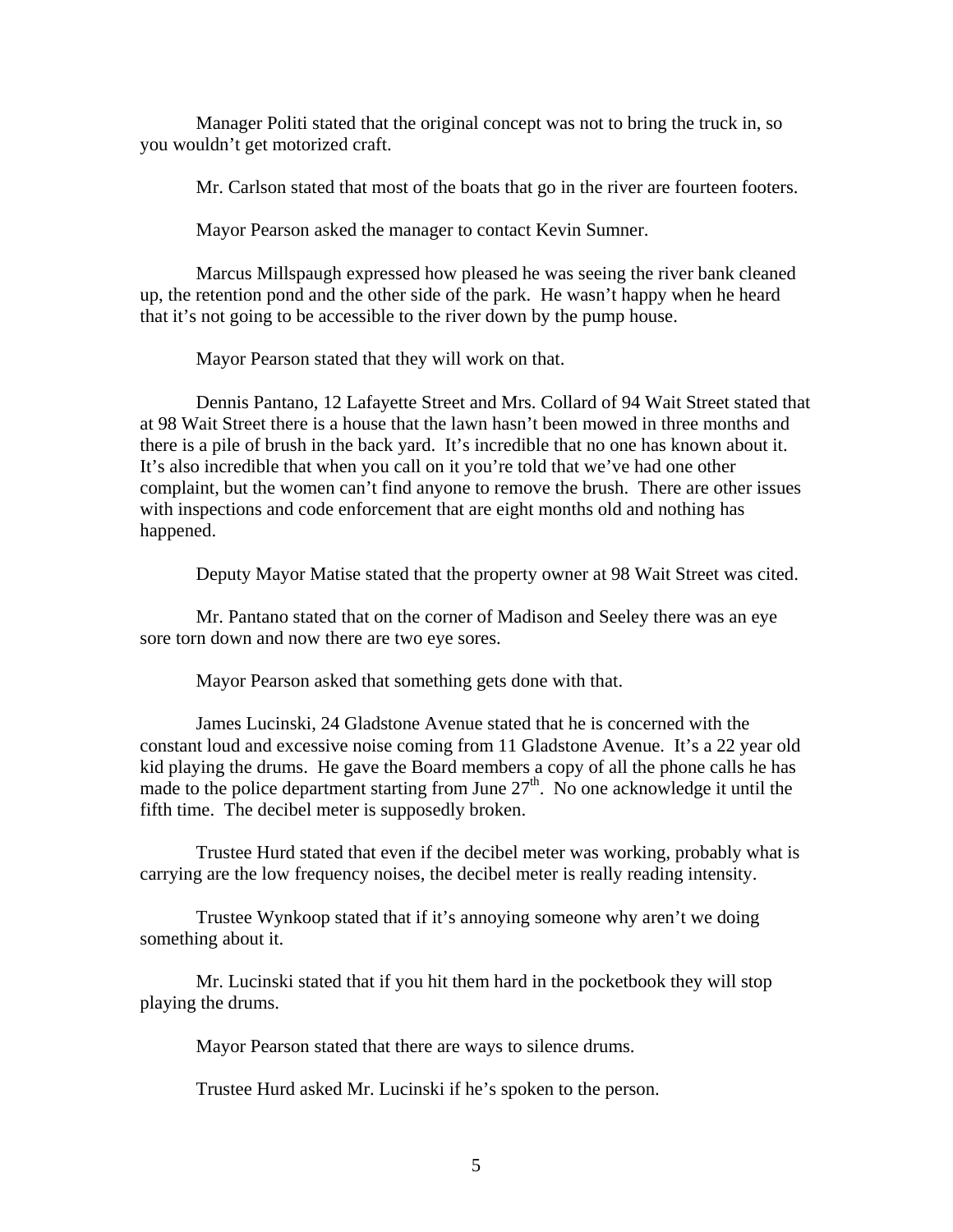Mr. Lucinski stated that he is a police officer with 15 years on the job and he has a lot to lose.

 It was the consensus of the Board to direct the manager to have the police do something about that.

 Mr. Dowd stated that there are certain decibel levels in the law, which you would need the meter to work. The noise is not supposed to go beyond the person's property line. There is a provision for sound production devices, after 11pm on Sunday, Monday, Tuesday and Wednesday or Thursday and after 12:30am on Saturday and Sunday morning. There is a decibel level of 65 DBA that it can't exceed which has to be measured at the property line.

Mayor Pearson asked that the decibel machine be checked.

 Deputy Mayor Matise asked if they can check if the drum playing is a hobby or a business.

Mr. Lucinski stated that if you fine the guy he will stop.

Trustee Hurd stated that if we don't have a law to fine him we have a problem.

 Mr. Dowd stated that he can be fined, but we need something to measure the decibels.

 Mayor Pearson advised Mr. Lucinski that the manager will follow up on this. She also asked the manager to follow up on Wait Street and Seely Street.

 Fred Earl, Trustee at the Masonic Lodge stated that two years ago he sent a letter to the Village about the dumpsters behind the Masonic building. The ordinance indicates that the dumpsters are to have enclosures. In their deed a building cannot go behind a building. He knows he had two violations when they rented the store downstairs, one for a sign and one for stuff on the sidewalk. They took care of that right a way. This has been over two years that they've heard nothing about it. Related Management stated that they refuse to remove the dumpsters. According to the Village ordinance a dumpster cannot be seen from any of the Village streets. He had pictures taken from Orchard Street that show the dumpsters and also you can see them from Scofield Street. Sometimes they have trouble getting up the fire escape because the dumpsters are so close.

Mayor Pearson asked why nothing has been done.

Manager Politi stated that he will look into this.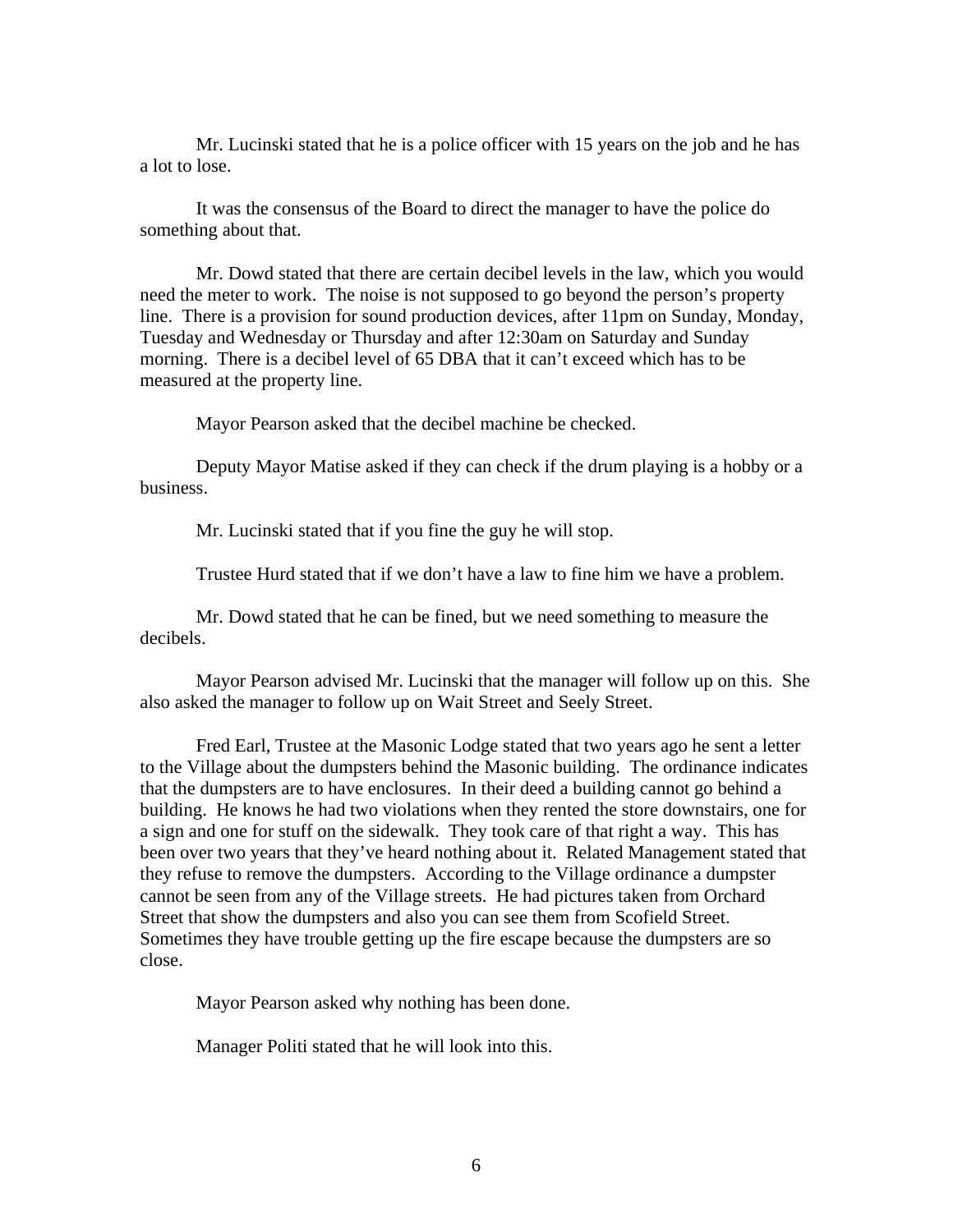Vinnie Melnick complained about the speeding on Yale Drive and requested stop signs be located at the intersection of Yale and Stanford and make a three way stop.

 Trustee Leonard stated that he agrees with the comments, he lives at 130 South Montgomery Street and he has witnessed the cars coming out of Berwick and speeding down South Montgomery Street.

 Trustee Hurd stated that this isn't the first time this Board has had to deal with this kind of problem. You are not supposed to use stop signs to control speed.

 Mayor Pearson stated that the Village did that on Highland Avenue. She had asked the manager to take this request to the police chief.

 Manager Politi stated that Chief Holmes indicated if the Board wants to do we will do it.

It was the consensus of the Board to have stop signs on Yale and Stanford.

 Deputy Mayor Matise suggested Yale Drive be made one way. She went online and there are all kinds of things that can be done to slow down traffic.

 Mr. Dowd indicated that a local law will have to be adopted before the stop signs go up.

 Trustee DeJesus requested the agenda be changed to have the Village Engineers speak on Beazer Homes.

#### **Beazer Homes**

Mayor Pearson stated that this came about because she went for a site visit and there were concerns about that development that they wanted answered.

 Ron Gainer stated that they attempted to summarize answers to the concerns. They have also contacted Beazer Homes to keep them up to date on various construction issues. Some of the more evident ones were the issue of accessing Ponds I. They recently obtained a county permit and work has started. They have been reminded of their obligations to the timing of the improvements to replace the McKinley Avenue pump station now that Ponds II has residents in the project. They talked about fencing along the southerly property line of Ponds II, the Planning Board approval requires the developer to place an eight foot high fence along the backs of certain properties, 350 feet of fencing is required. Several Trustees have requested the developer give consideration to placing a birm in the area where permitted with some screening along the birm to provide a better ability to screen where the fence is provided. The fence and the screening are two different issues. The fence was intended to prevent access and to protect the farming operation, not for screening. The birm and vegetation would be the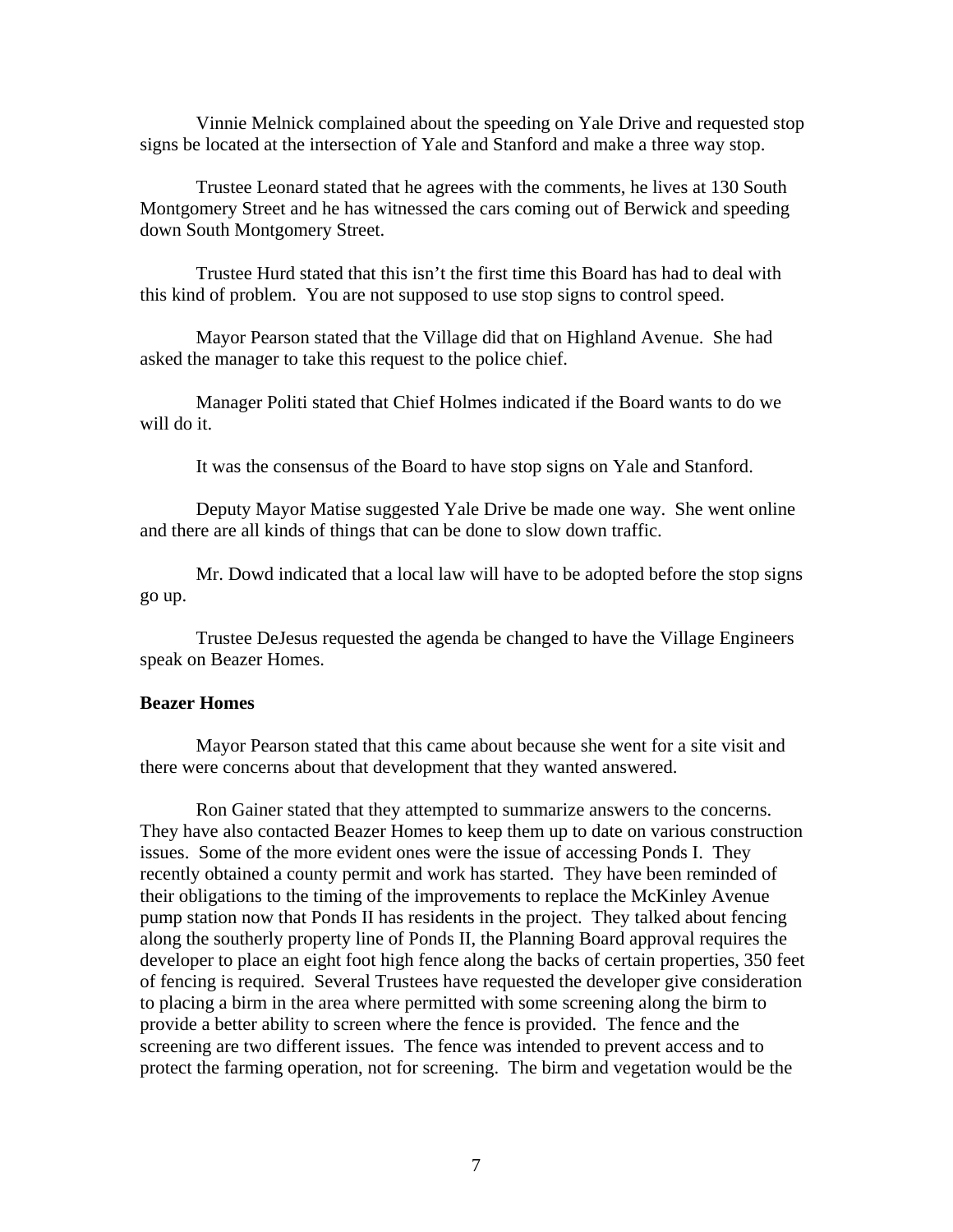better way to provide screening. It's not the developer's responsibility to protect the farming operation.

 Trustee DeJesus stated that it is the Village's to try to prevent a problem with the road that they want to reduce the width.

 Mr. Gainer stated that they also addressed that and in their view the Village might want to consider that.

 Trustee DeJesus stated that it's not originally their responsibility to do, but also they have come to this Board to ask for changes in the road. He doesn't feel the Village should foot the bill for their lack of proper engineering. It's not the first issue that the Village has had with engineering and we don't want to go through another Jacob's Ridge where we had a lot of issues. He's expecting give and take and it's a two way street.

 Mr. Gainer stated that it's always to the developer's advantage to understand the issues of the Village Trustees and to be as accommodating as possible.

 Deputy Mayor Matise stated that when they went out there with Manager Politi she gave him stuff from the internet about Beazer and they seem to have a particular problem in a lot of their developments about drainage and about retaining walls. These are issues they went out specifically about and she would hope as this project goes along those are things they will pay particular attention to, because they don't have a great track record.

 Mr. Gainer stated that drainage is always the greatest issue. That is the reason that the very first activity they insist the contractor do on site is to set up erosion control and retention basins and provide that protection. They work routinely to keep an eye on those things. Relative to that there are other layers of protection that are afforded on erosion control and that comes directly from DEC in the permitting process for any significant projects, which both these are effected. DEC directly gets involved issuing permits to developers. DEC has a separate layer of responsibility.

 Trustee Leonard stated that the Board should consider a four way stop at Berwick Avenue and South Montgomery Street and the entrance road to Ponds I.

Deputy Mayor Matise stated that South Montgomery Street is a county road.

 Trustee Leonard stated that there has been a problem on South Montgomery Street with speeding and any help they could get would be appreciated.

 Mayor Pearson stated that she has concerns with water run off and no silt fences. She had concerns because the project started in March and those regulations were not being met in her eyes and she had major concerns about that. There are a lot of people watching this project, there are two engineering firms, there's the developer and she had major, major issues on a lot of that. Her concerns were major run off. She spoke to the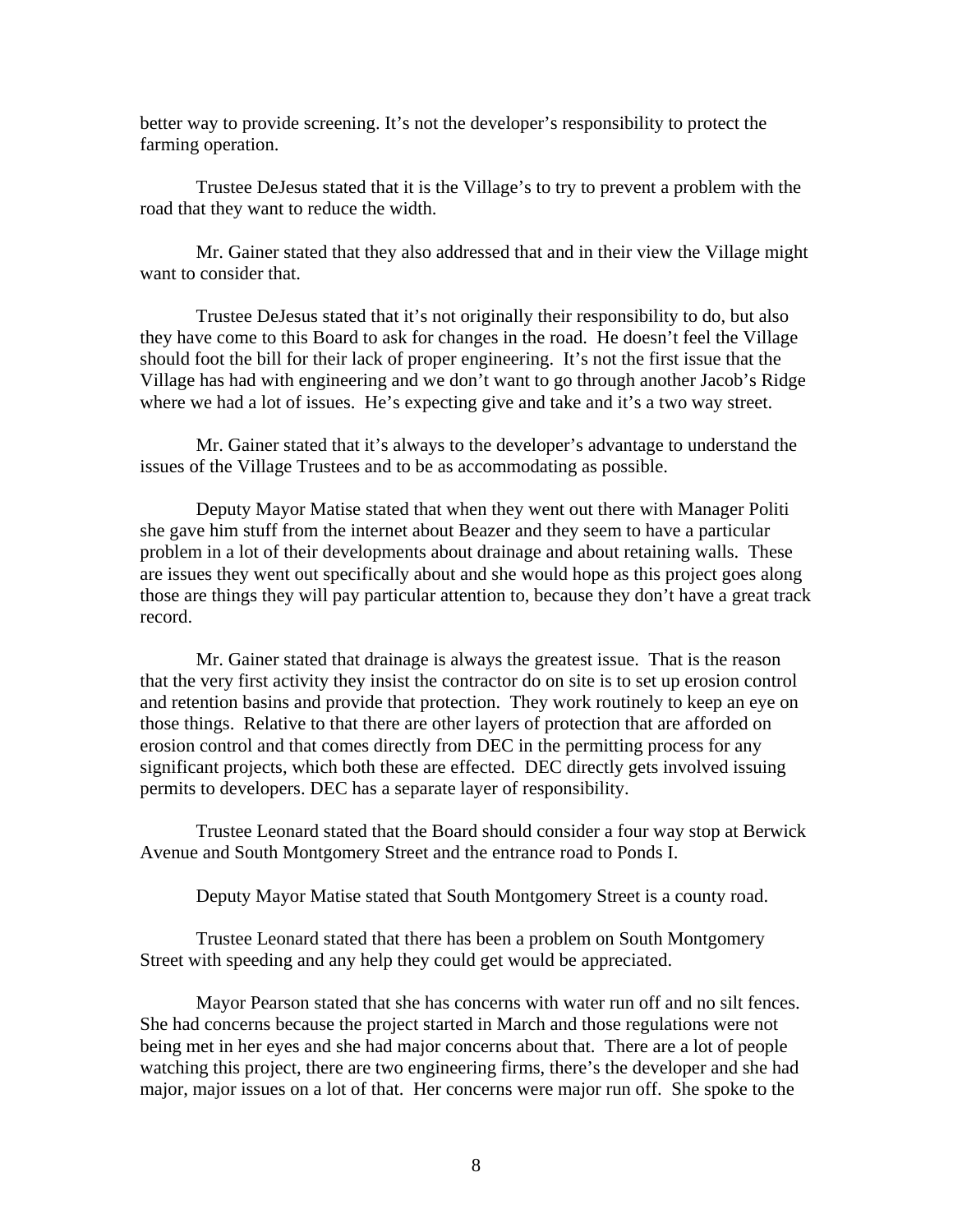engineer who said there is no recourse because DEC has to get involved and we don't have a law on our books that will make it stronger for enforcement of storm water run off.

 Mr. Gainer stated that the Village is looking at it from a perspective of what's happening on the property, so if there is any issues that leave the project affecting any downstream resident you have very strong enforcement through the Village departments. That is what they measure and it entails the treatment devices that they insist be put in that come straight out of State DEC requirements or guidelines. They are intended to pick up any runoff and any erosion on the site. Anytime you have construction you're going to have erosion to some limited extent. The intent is to keep it on the property. The devices that are in place for both projects are functioning. If there is an issue they immediately call the Building Inspector or Village Manager. DEC have other specific requirements and they are more stringent. The one issue the Mayor was referring to was they specifically obligate the developer not to disturb more than five acres at a time, specifically for the purpose of minimizing erosion. The DEC permit obligates the developer to hire an independent person to monitor the requirements of the permit. Those inspections are being done by a representative that works for the developer. He has very strict obligations to maintain lots and to visit the site routinely and to visit during rain events and maintain records of those activities as well as any guidance provided.

 Deputy Mayor Matise stated that the Village has an obligation to the future homeowner who will be buying the house and will be effected by the lot next to him or her or above him or her.

 Mr. Gainer stated that the ultimate issue on erosion protection is to get vegetation started on any clear areas.

 Mayor Pearson stated that this project started in March and the seed is just coming up now, they had all summer to plant seed. Why does it take seven months for grass seed to work or why wasn't it put in six months ago when spring rolled around. She doesn't think things are being looked at the way she wants them to be looked at.

 Mr. Gainer stated that the whole construction SPEDES permit process, which is governed by NYS Law through DEC, that whole process, you're an MS4 community, the whole intent of that program that you're going through as part of the MS4 effort that you will eventually become responsible for the enforcement. You do have the ability in the interim, after 2008, you as well as other communities impacted by the MS4 regulations are going to be required to step in and commence with enforcing them, but you don't have that enforcement now. You can adopt a law and accept that responsibility. He's never seen anyone want to do that because there is a cost to it.

 Deputy Mayor Matise stated once the Village accepts the project then we have the ability to enforce.

 Mr. Gainer stated that the Village is not going to accept the project if there is erosion.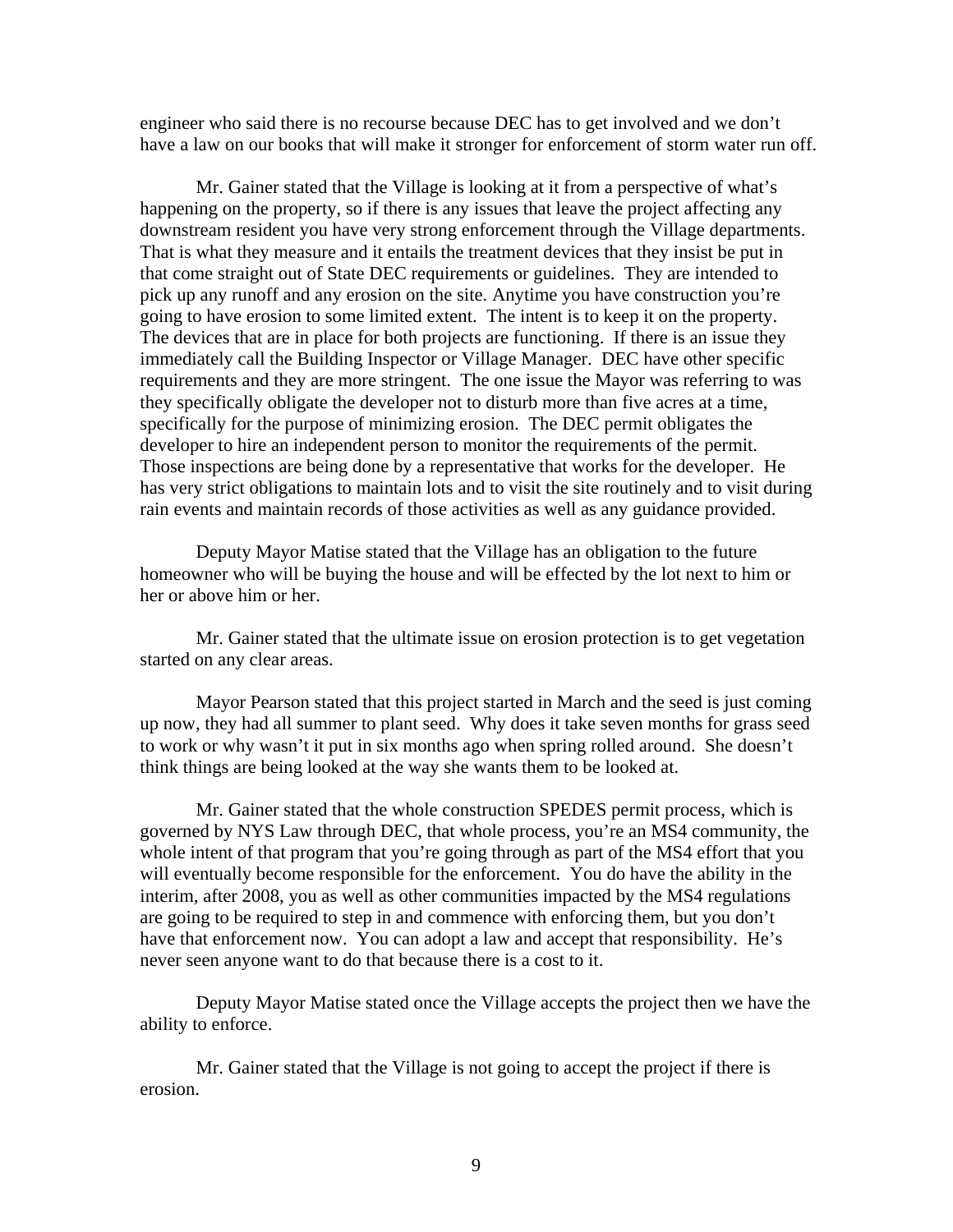Deputy Mayor Matise stated yes, because we are required to meet the DEC requirements, not the homeowner.

Trustee Leonard stated that the engineer's memo from August  $29<sup>th</sup>$ , walking around in the rain, he was there the second or third and he agrees with the engineers comment regarding the water on McKinley Avenue, he was there before and it was quite high.

 Mr. Gainer stated that they've identified that to the developers engineer and he acknowledges there is an issue to be addressed. Anytime they see any of that it gets written up and passed on.

Trustee DeJesus asked who the developer hired to monitor.

 Mr. Gainer stated that the condition of the permit mandated that the developer hire and independent monitor and they are identified in the permit. It's a local engineering firm. They are the ones who create the storm water pollution prevention of which the DEC bases there permits.

Mayor Pearson stated that part of this discussion is about the road.

 Trustee DeJesus stated that right now we have issues that need to be addressed and all this has to be addressed together, from his point of view. They want certain things from the Village and we have issues with this whole process and he's not willing to do anything now until we see how we are going to come to a mutual agreement on all these other issues.

 Trustee Wynkoop stated that he agrees with Trustee DeJesus, we have to get together with the developer and work things out.

 Mr. Gainer stated that the hardship was self created and there is no responsibility to the Village and he has obvious need to get relief from the Village or a significant effort to modify his project to provide that width that was approved by the Planning Board. There is no reason to consider any reduction in roadway width without some intended benefit that the Village arrives at. They have discussed it with the developer that he should determine what he in his heart thinks is appropriate just as a good community citizen.

Mayor Pearson asked if that is for one road or two roads.

 Mr. Gainer stated that he's asking for relief for two locations, one is a small cul de sac, Forest Court, one is the continuation of Hidden View Drive which will be a through road to South Montgomery Street. In their view there is no reason to consider any reduction in that new road because it will be a main route road through the two projects. He has the ability to modify his design; he still controls the right of way and the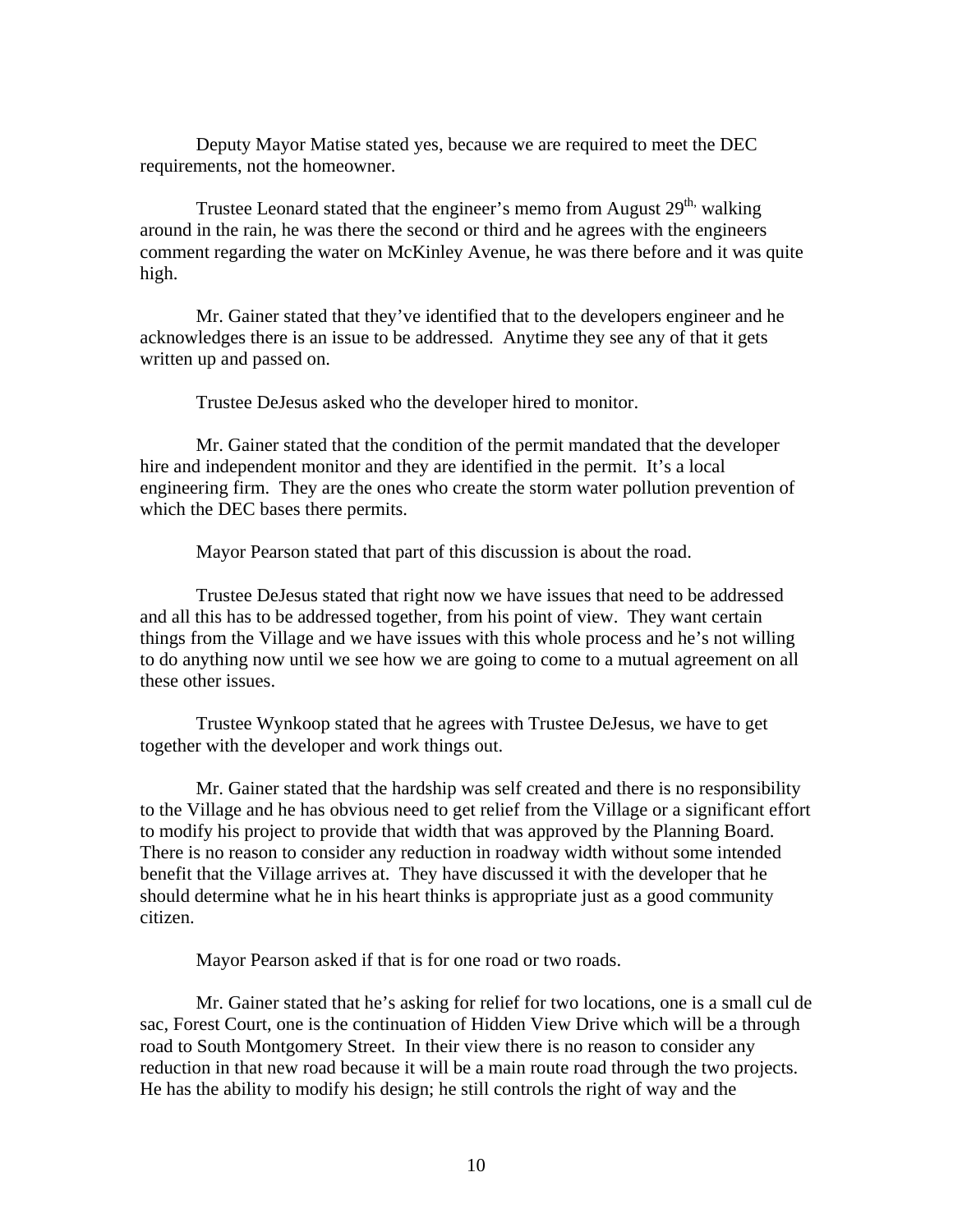individual lots. The issue of reducing for a very limited width, the entrance of the throat of the cul de sac, Forest Court, he has no great opinion on this. It is off an intersection and it immediately goes into a cul de sac, so technically there is not going to be any significant issue with any site reduction.

Deputy Mayor Matise asked how many houses are on the cul de sac.

Mr. Samuelson stated that there will be four.

 Deputy Mayor Matise stated that she agrees with Trustee DeJesus that they should deal with these other issues first and then we will deal with that.

Deputy Mayor Matise asked if the roads will belong to the Village.

Mr. Gainer stated yes.

 Deputy Mayor Matise stated that then they are going to have a homeowners association that will just deal with the pond.

Mr. Samuelson stated that is correct.

Deputy Mayor Matise stated that the detention ponds will belong to the Village.

Mr. Samuelson stated that is right.

Mayor Pearson asked who is responsible for the fence around the retention pond.

Deputy Mayor Matise stated that the developer is.

Trustee DeJesus asked what the next step would be.

Mayor Pearson asked if the Board would like to meet with the developer.

 Trustee DeJesus stated not tonight, we should go back and read the information that was given to them by the engineer; they have questions from before, and then meet with them.

 Mr. Samuelson stated that he would like to clarify a lot of the issues that have been brought up. It will make a factor in the Board's decision making.

 Trustee DeJesus stated that his preference is that the Board goes over this and then they have time to speak with the developer, tonight they have a very extensive agenda.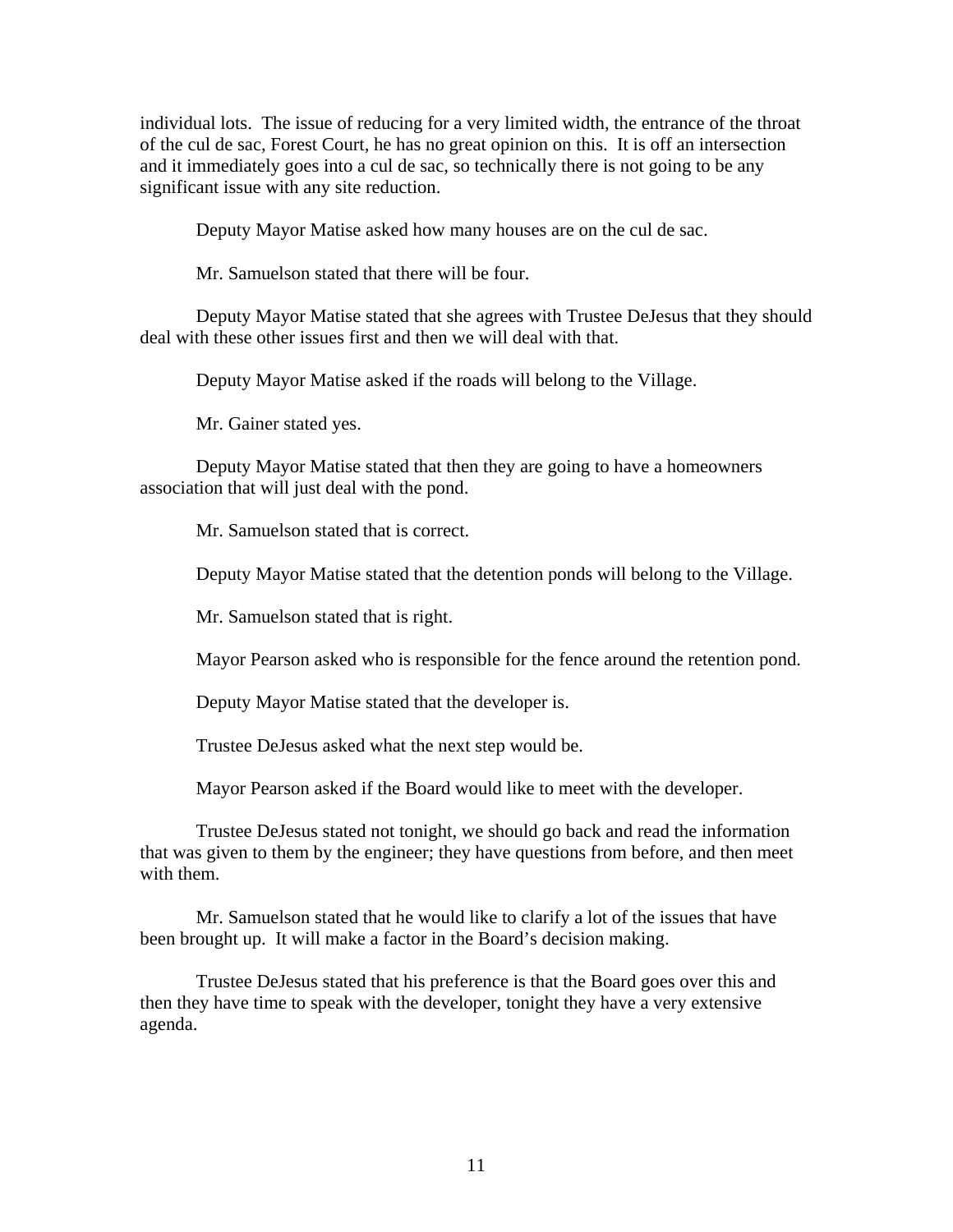Deputy Mayor Matise stated that from her understanding from Mr. Samuelson's note to the Board which was received on September  $8<sup>th</sup>$  is that he feels that all the issues that Mr. Gainer and Mr. Fitzsimmons brought up have been met.

 Mr. Samuelson stated that regarding erosion control, the site is in compliance with the general permit issued by DEC as of that date when he was there. Himself or a representative from his office does conduct inspections every Friday and after every average rainfall.

 Mayor Pearson asked if Mr. Samuelson was saying before that date it wasn't in compliance.

 Mr. Samuelson stated that there were several issues going through construction that you're always going to have. They mentioned this deficiency to the contractor and they have been remedied.

 Deputy Mayor Matise asked if some Board members could meet them on Friday and see what's been remedied.

 Mr. Samuelson stated that there are other issues they need to clarify in addition to erosion control. One being he has spoken to Beazer and they would be happy to sit down and discuss issues regarding the fence/proposed birm on the neighbors to the south. During their approval process part of the land where the fence goes is in army corp wetlands. They had to get approval to install that fence. The developer wants to be good neighbors to everyone and they are happy to do what ever it takes, but its illegal for them to put in the birm in the wetlands without a permit.

Mr. Gainer stated that you would never put a birm close to wetlands.

 Mr. Samuelson stated that along that property line is all wetlands. He would be happy to do what they can do legally.

Mr. Gainer stated that the way it occurs is the fence would remain permanently.

 Trustee Leonard stated that was because we wanted another two feet of fence. The fence actually has become worthless at this point, because at the time the planning Board was looking at that all they had was foot prints of houses. It was to be a stream. He suggested they go to the Planning Board with a site plan change and discuss it there.

Mr. Samuelson stated that is on a piece of property they don't control.

 Mayor Pearson stated that two engineering firms can get together with the issues of the fence and come to the Board after this is worked out.

 Mr. Samuelson stated that the issue of the water at McKinley, yes, he was notified by the engineer that there is a problem. He has come to a solution and he needs to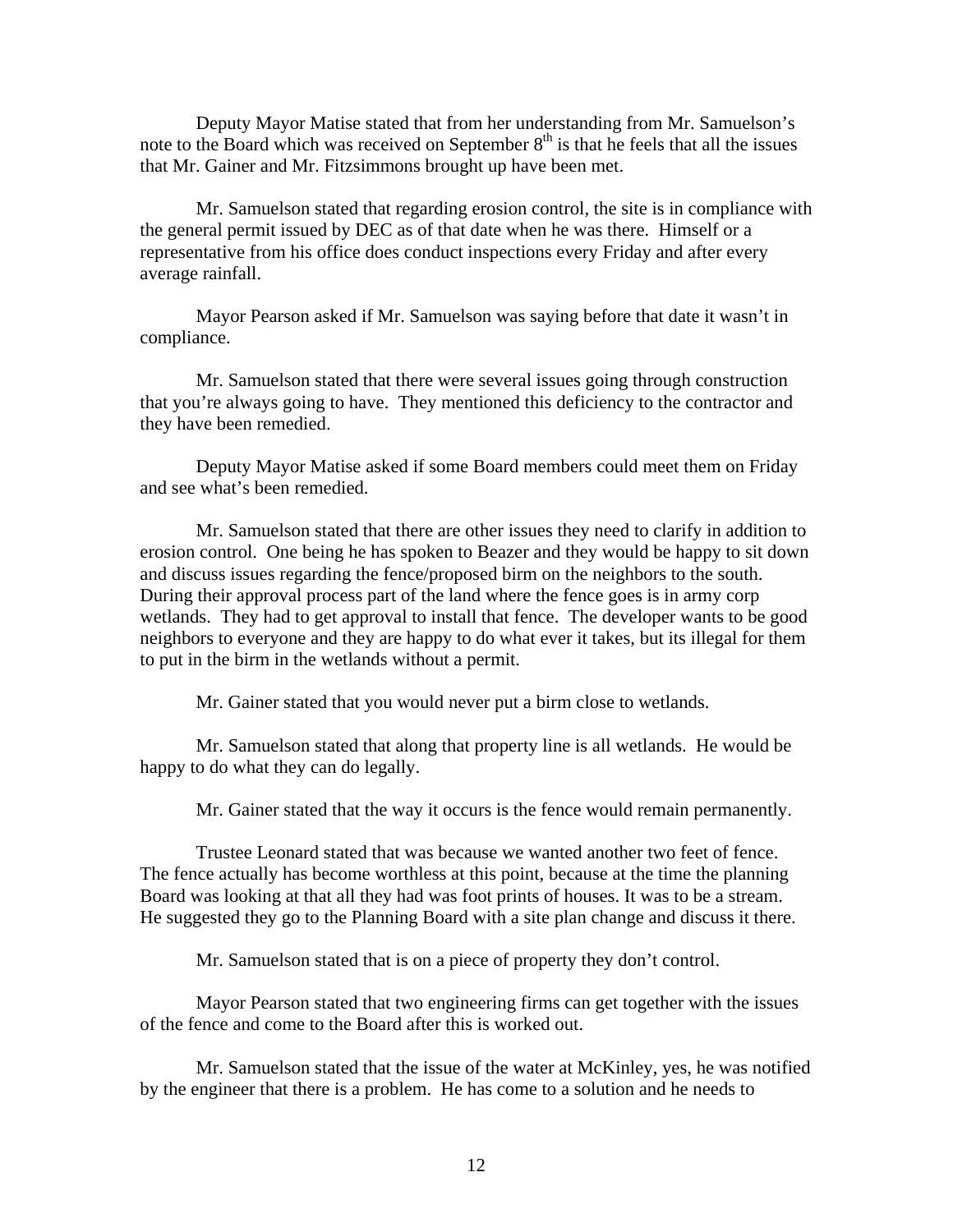express that to the engineer. He has not gotten that to them yet. The last issue is the pond, the detention pond should have easements and rights to them and the water out of the pond will not go into any of the retention ponds. It will go right to the river. The retention pond only takes water that comes off of the streets.

Deputy Mayor Matise asked how many detention ponds there were on Ponds I.

Mr. Samuelson stated one.

 Mayor Pearson asked about the water that comes out of the pipe from the pond to the lower end. The water is not coming from the pond its coming from the pipe underneath. When she looked up the pipe there was no water coming from the pond and half way up the pipe there was water coming out of the pipe.

Mr. Samuelson stated that he's not aware of that situation.

 Mayor Pearson stated that she mentioned it to John and the Village Engineer and she will not accept a road with that pipe still leaking.

Trustee Leonard stated that's coming through the joint.

 Mr. Samuelson stated that was previously observed by their own site people and has been identified to the contractors. Before the dedication process proceeds everyone will be on site to help with a punch list.

 Deputy Mayor Matise stated that we don't want to end up with a wall that's making a road too narrow.

 Mayor Pearson stated that another comment regarding the pipe the water looks like a constant run, it doesn't look like it stops at the end of the pipe. She asked if that should have stones and gravel there so the mud doesn't carry down.

 Mr. Samuelson stated that at this time that outlet pipe is directed towards the existing spill that goes out to the river. When they complete their mitigation that swale will be removed and that water will be allowed to flow over land through the wetlands that they create.

 Mayor Pearson asked if that stream should have more rocks in it for control of erosion.

 Mr. Samuelson stated that every time he's been there all the mud has been stopped at the rocks, nothing makes it off site to the river.

 Mr. Samuelson also mentioned the request not to change Hidden View Drive. They still are requesting to narrow four or five properties.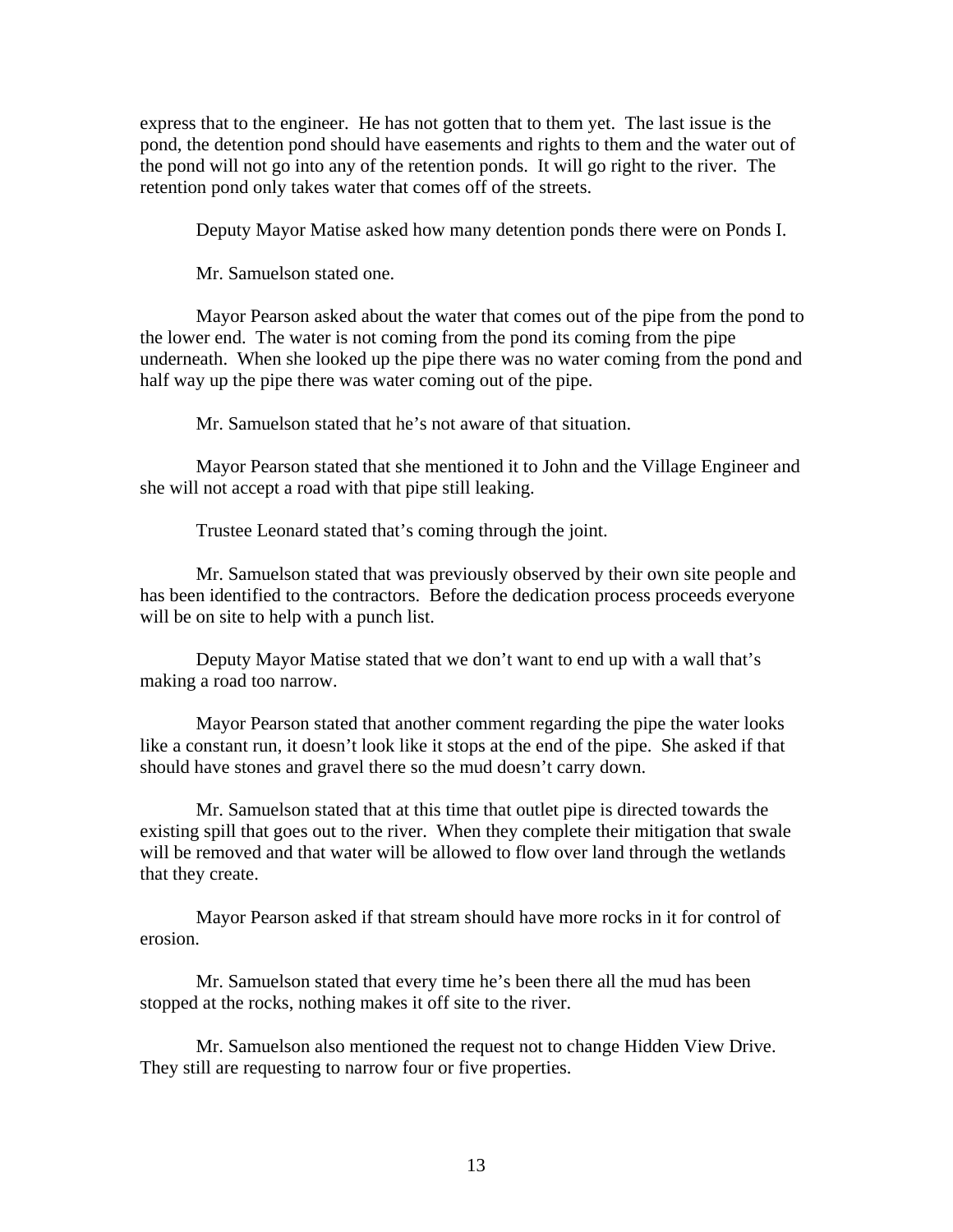Mr. Gainer stated that he doesn't see that to be significant, but he feels this could be one of the negotiations for this board to consider.

 Trustee Hurd stated that the other material he was given to look at for this meeting wasn't anything they discussed.

Manager Politi stated that the information was from the meetings they had on site.

 Trustee DeJesus stated that this came about, he and Trustee Leonard were on site and they had identified many issues that were brought up tonight. The Mayor also went on site and she also got logs and looked at logs. Then there was a meeting that the Mayor was at. They went on the site because of their experience with Jacob's Ridge, they have taken a more active role in this development. From there they identified a number of issues and they were forwarded to the engineer and this is the outcome.

 Mr. Gainer stated that if the Board finds the responses lacking in some regard please let them know and they will clarify it.

 Mayor Pearson asked about site erosion measures appropriate which says, "for the most part", what does that means.

 Mr. Gainer stated that anytime you have on site inspections and supervising activities, if he's moving soil stockpiles and in that activity at the end of the day placed silt fence, they will identify that issue. He may not respond immediately, it may take him a day or two. That's what he is saying, if he doesn't immediately respond. If they are significant of concern they would insist he takes care of them.

 Mayor Pearson stated that she was looking at the bills and the engineer met with the site developer on erosion control during heavy rain and it doesn't really say if you directed them to put it on there or whether you didn't. The engineer met with them before with heavy rain and those silt fences weren't up six months ago and now all of a sudden they are up. That is her question, when does that all happen.

 Mr. Gainer stated that the soil stock piles have been added throughout time. Silt fence does exist in that pile. What has happened is he has just continued to add material and he just extends the pile beyond the layers of the silt fence they replaced. They do remind him to address that problem.

 Deputy Mayor Matise asked about the design engineer who has the responsibility to monitor site conditions. Who is the design engineer.

Mr. Robinson stated he is.

Deputy Mayor Matise asked who he works for.

Mr. Robinson stated Beazer Homes.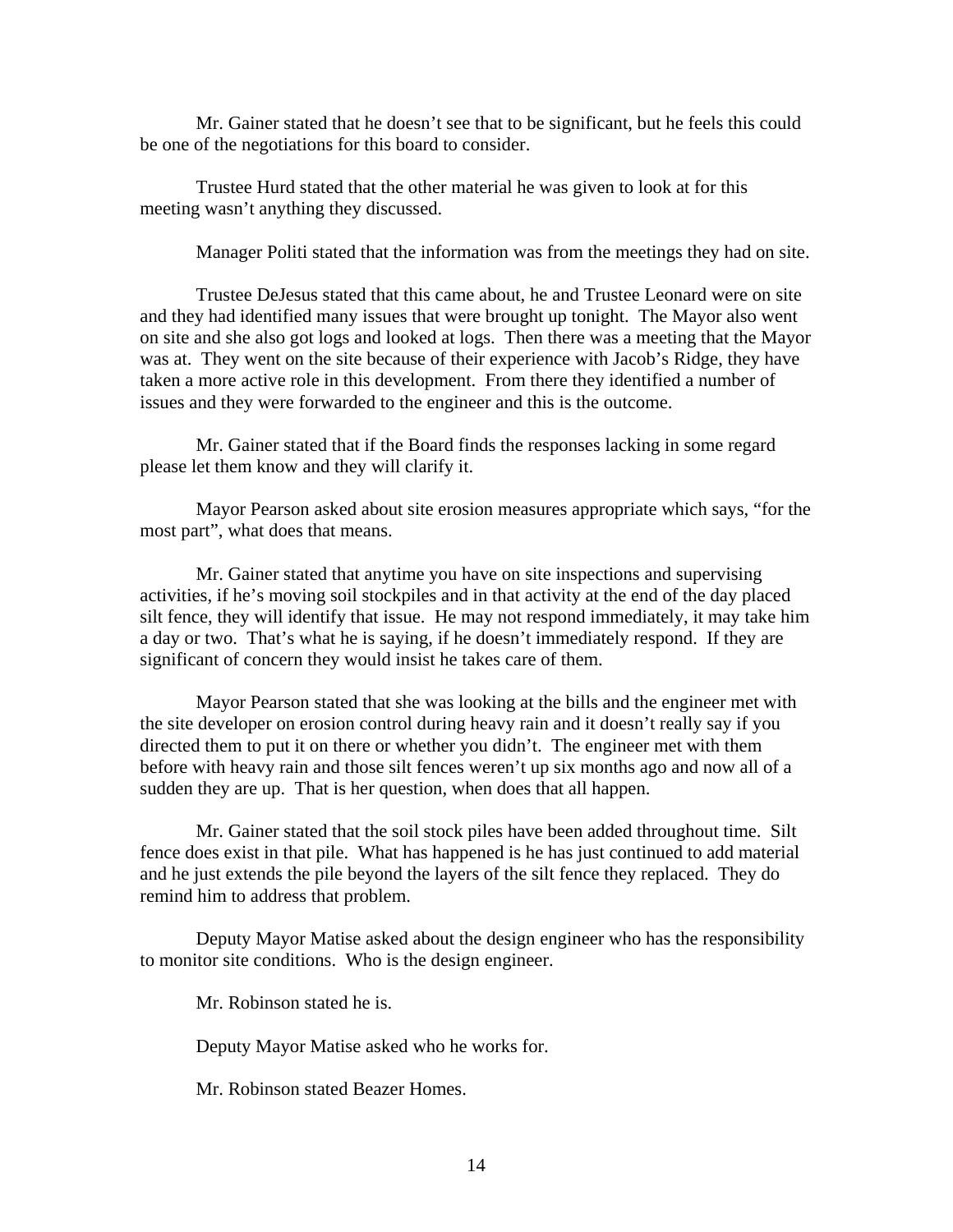Mr. Gainer stated that the permit is with the developer and developer pays an engineer to do the monitoring.

 Deputy Mayor Matise indicated that this says that the permit mandates that an independent third party has responsibility to monitor.

 Mr. Gainer stated that the developer has to retain someone. The developer can't monitor his own compliances.

 Deputy Mayor Matise stated that if he is paying the monitor, that makes the work independent questionable.

Trustee DeJesus agreed.

Mayor Pearson stated that these same funds pay our engineer.

Deputy Mayor Matise asked Mr. Robinson what time he will be on site Friday.

Mr. Robinson stated anytime.

 Mayor Pearson asked the Board where they stand on this, do they want to make a decision on the road. Do they want to go look at the road, to be able to see about negotiations.

Trustee DeJesus asked if Beazer wanted to respond to what the engineer wrote.

 Mr. Gainer stated that he hasn't attempted to ask the developer to offer something. He has an issue where he has to get approval to reduce the road.

 Trustee DeJesus stated that there is a limit with a lose as to what he can do or not do. We can say yes or no to the extension of the road and they could say yes or no to the other things we are requesting. We can not say to them we're not going to give you the reduction of the road if you don't give us this. That has to be made clear for the record that there is no intent here to persuade anybody to do anything for an exchange for anything else.

 Trustee Leonard asked that the Board move on with the meeting. There are two other presentations and it's getting late.

Mayor Pearson stated that there will be no decision this evening.

 Mr. Samuelson stated that Beazer is happy to do anything the Village requests to make the situation best for everybody. His advise to them is to not offer anything because it would look like a bribe and he doesn't want it to go in that direction.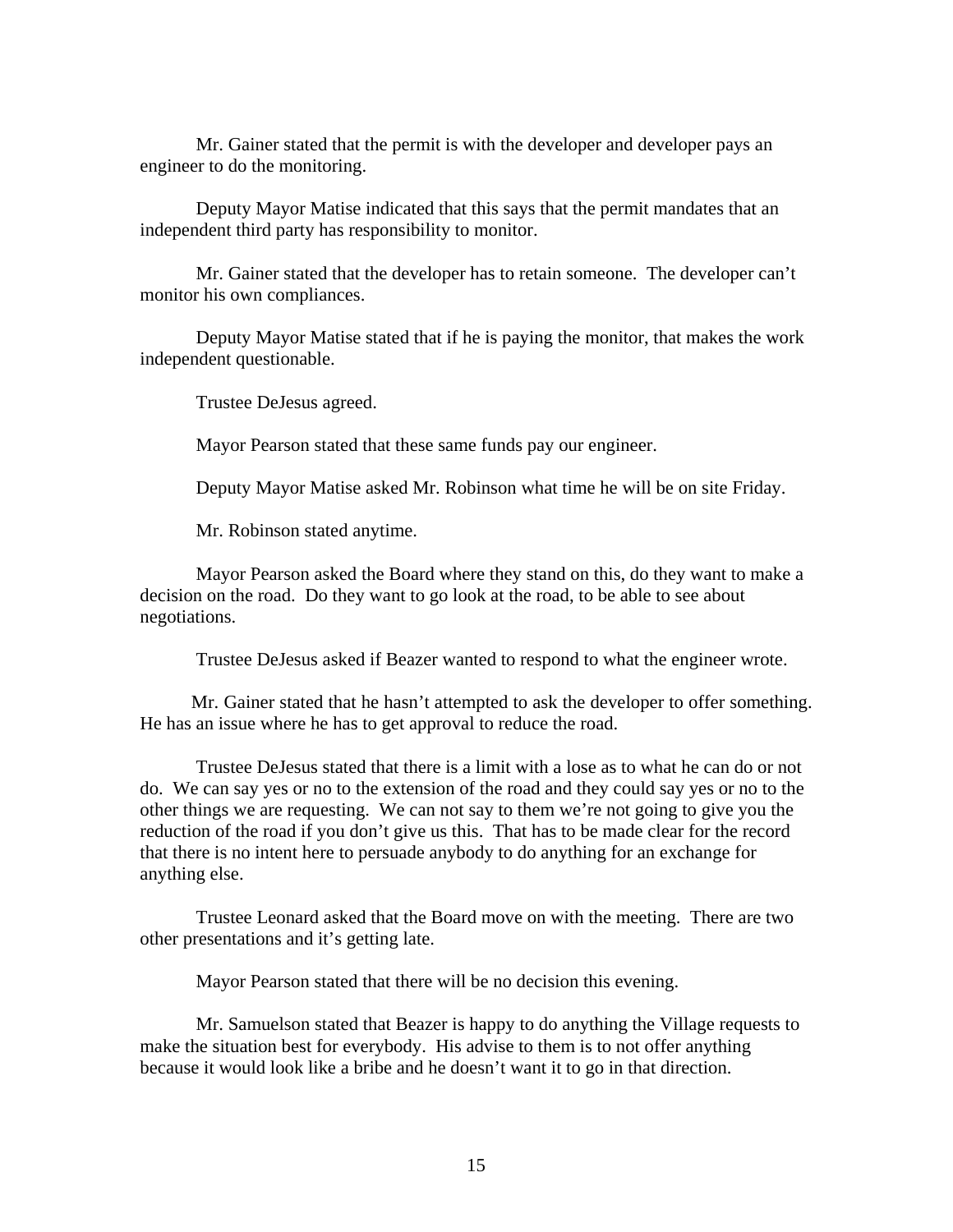Deputy Mayor Matise asked if he had any involvement with Ponds at Riverside II now that people are living there.

 Mr. Samuelson stated that they are still doing inspections on the remaining unsold lots.

Deputy Mayor Matise asked about the houses that are occupied.

Mr. Samuelson stated that they are private property of someone else.

 Deputy Mayor Matise stated that often people have to go back to the builder and say, look at this crack, is there a track record being developed.

 John Herzog, Property Manager for Beazer stated that they have an extensive care process which is our builders on site daily turn over to the customer care department and they have to score 90 or above before they sell the home. The customer care department will go through another whole check list. Sixty days after they close they will also get another list a form that they fill out. There is also a one year period.

Deputy Mayor Matise asked if there was a warrantee period.

Mr. Herzog stated yes.

Deputy Mayor Matise asked about the people that have moved in so far.

 Mr. Herzog stated that they have seeing eye scores and they are very high in Walden. He invited the Board to knock on any door and ask them what they think of Beazer.

Deputy Mayor Matise asked if Beazer was willing to share that with the Village.

Mr. Herzog stated yes.

 Trustee DeJesus stated that is the Deputy Mayor's request, not a Board request. That gets into private ownership and the developer, so he for one is not asking for that.

#### **Well Redevelopment**

 Mr. Gainer stated that the Village made application to outside regulatory agency in January for the approval of the well. They have been trying all summer to get their comments back or approval received. It has been done. Three weeks ago they were verbally advised by DEC that the water supply permit will be issued. They are still waiting for the permit but they did advise that they would allow the Village to go to bid on the project. Yesterday he was advised the regulatory agency will be releasing comments to us, they faxed the comments to the engineer and he has staff responding to them. Most of the comments are clarification. They should be ready to satisfy all the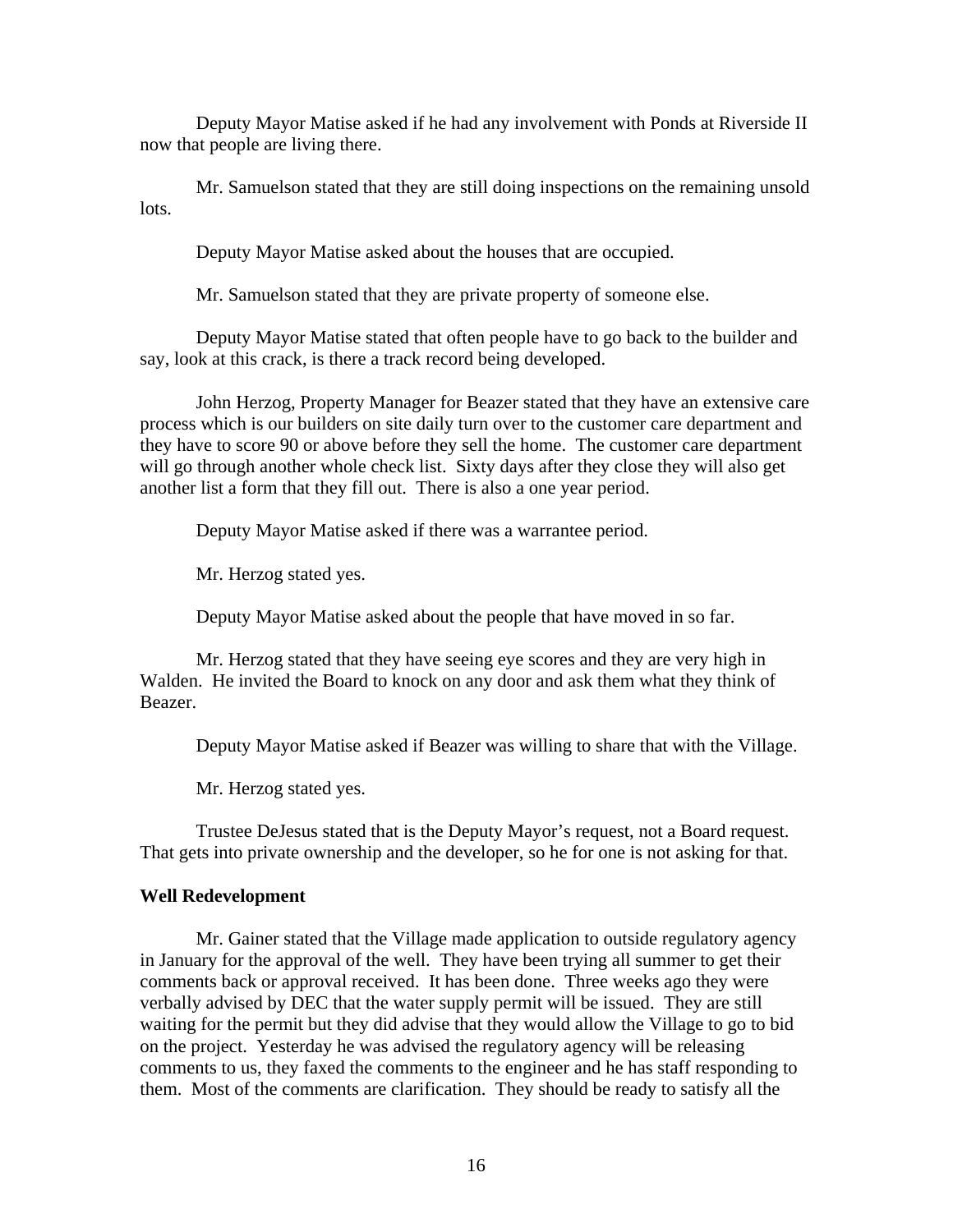conditions with two weeks. He asked the Board to authorize the project to go to bid once the technical comments are received and satisfied.

Deputy Mayor Matise moved to authorize the well project go to bid once the technical comments are received and satisfied. Seconded by Trustee Wynkoop. All ayes. Motion carried.

## **General Code Publishers**

 Bruce Cadman, General Code Publishers spoke to the Board regarding the Village's codification needs and the need to have their legislation in an electronic format.

Trustee Hurd asked if the electronic format would include forms.

Mr. Cadman stated no.

Deputy Mayor Matise stated that the forms can go on the Village's website.

 Mr. Cadman suggested that even before they write this analysis the Village send out a memo to the department heads asking for the opinion of the issues with the code, so they can address them too. The process would be to take the legislation and incorporate the revisions and changes that the Village decided on. They would take the legislation and revise it, prepare the code for publication. The Village's decision was to keep the existing binders and replace the paper. Along with that they would prepare a law that adopts the code and draft the notices. Once the law is adopted then the process of amending the code and keeping it up to date and also keeping the electronic versions up.

Mayor Pearson asked what the time frame from start to finish is.

 Mr. Cadman stated that it would be 3 to 4 months to get the report to the Village and the Village has sixty days to respond back and then they have sixty days to finish.

 Deputy Mayor Matise stated that the Village is working on zoning changes and would this be a good time or bad time to start this process.

 Mr. Cadman stated that he feels it's a good time. In their analysis they would be reviewing the zoning, from a language perspective.

 Deputy Mayor Matise stated that some of the items in the code have been superseded by State legislation and yet they are still in the code book and misleading.

Mr. Dowd asked if the code would be downloadable to a PC.

 Mr. Cadman stated that the Village would get a CD that would be downloadable and every time a new law is passed you get a new CD. The CD will also provide you with a historical copy of the code at any time.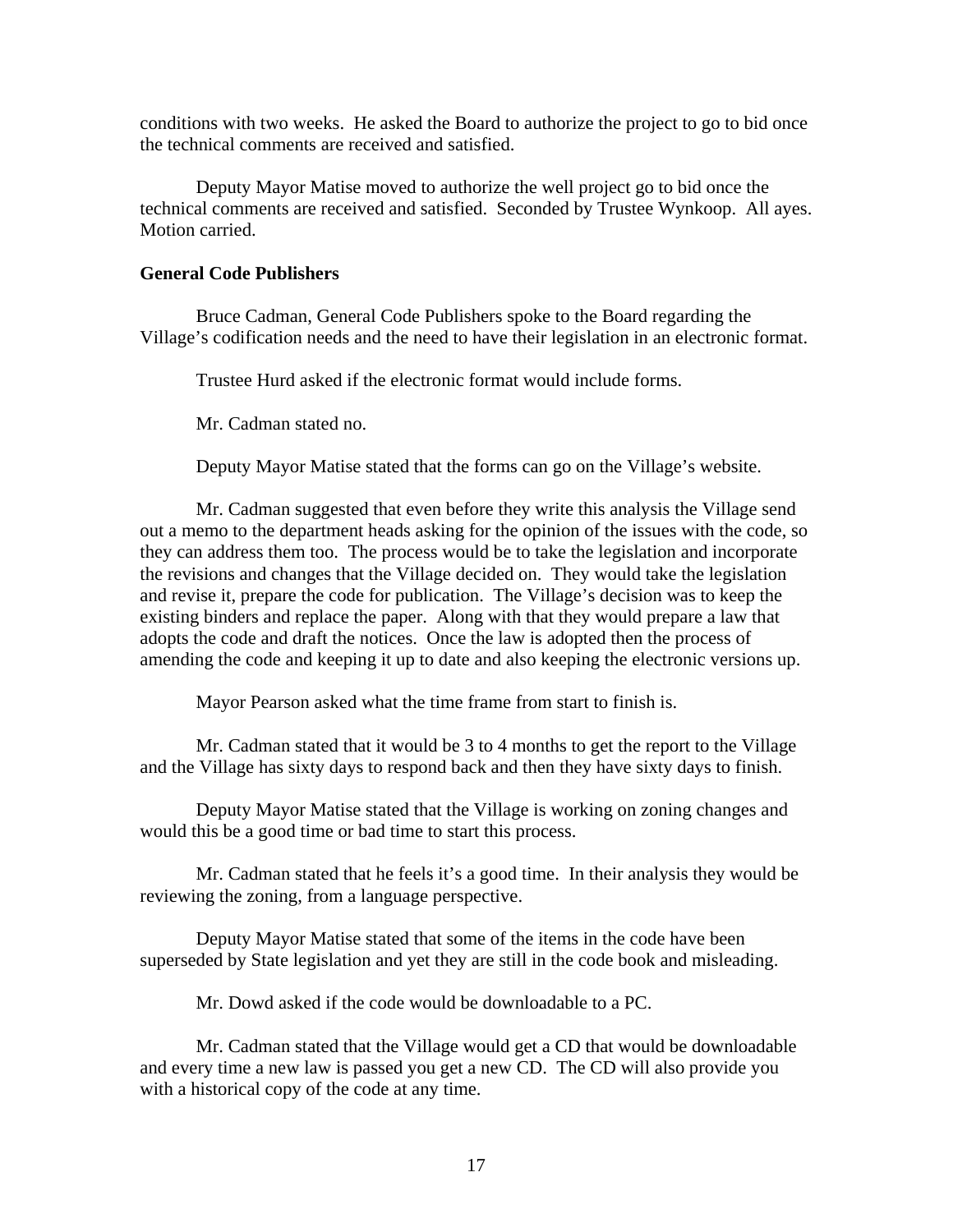Deputy Mayor Matise asked if the forms could be cross referenced to the codes.

 Mr. Cadman stated that could be. He also needs to send the Village a revised authorization page.

It was the consensus to go ahead with this project.

### **Taylor Recycling**

Jim Taylor addressed the Board regarding his proposed expansion. He also asked that the Board attend the Town's meeting on September 21, 2006 at 7:30pm.

 Steve Neuhaus stated that anyone can go to taylorrecycling.com, there is a link to Taylor biomass which explains the whole process. If the Board has any questions they can always email or call him and they are also available for tours.

 It was the consensus of the Board to have a letter sent to the Town of Montgomery supporting Mr. Taylor's project. Trustee DeJesus wants to read up more.

#### **Village Historian Report**

Suzanne Isaksen stated that there are two projects she is working on, one being the status of the New York State and National Registers of Historic Places nominations for the firemen's statue and McKinley statue. She has been working primarily of the historical argument for the nominations. That is coming along very well for the statues. She is targeting the end of October for submitting the nominations to the New York State Office of Parks and Recreation Historic Preservation. She needs measurements on the statues.

Manager Politi stated that he will have that done.

 Ms. Isaksen stated that she has received money from the Orange County Historians Office for Families of Walden project. This is a project where file cabinets can be set up so people can come and they can start files on their own families or do research on a particular family. She has a booth at the Walden Harvest Fest. She will be attend the next meeting of the board of the Josephine-Louise Library to see if the filing cabinets can be in their local history room. She has two new projects, Village of Walden's Historians News letter which will be distributed. The county historian has a monthly mailing and a copy could be provided to him to be included in that mailing at no charge to the Village. She would also like to provide copies to the schools. She would also like it on the village web site. She would like the Board's approval.

It was the consensus of the Board to have the historian do a newsletter.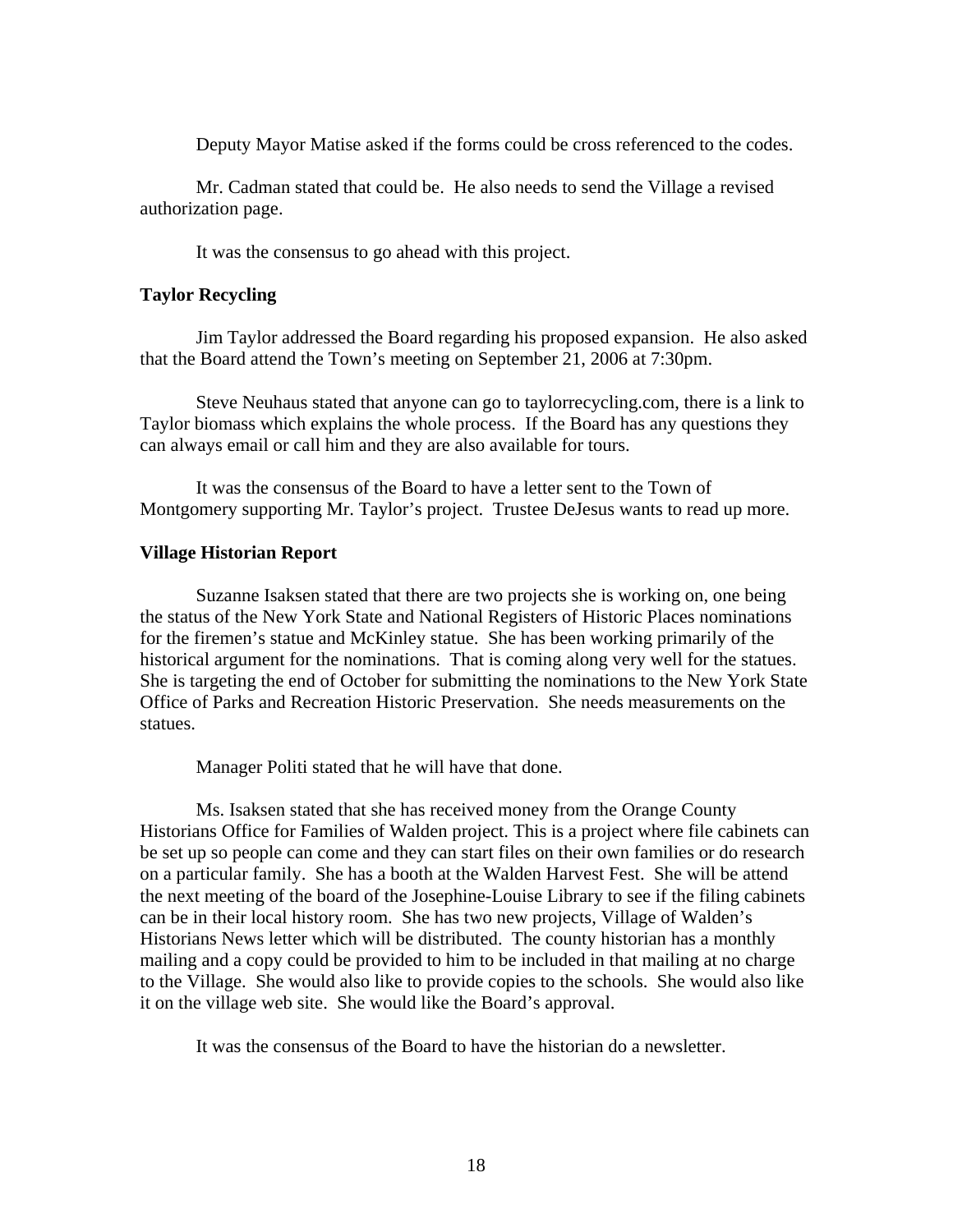Ms. Isaksen stated that she is also working on concepts for displays of the knife factories. She asked for copies of the knife factory workers that the Village has. She also requested a resolution in support of a Thomas Wilson Bradley Day. He was born on April 6, 1844, Civil War Hero, Congressman and a great benefactor to our Village. She would like to have a ceremony at the Wallkill Valley Cemetery on April 7 or 8.

 Deputy Mayor Matise stated that the Women's Club is doing something at their March dinner about Col. Bradley and part was to have a resolution.

 The Board was in favor of a resolution in support of a Thomas Wilson Bradley Day.

 Deputy Mayor Matise advised the Board that Nancy Phelps received an award for fourth grade local history and collecting primary source materials. She suggested the fourth graders be invited to a meeting and have the historian give them a certificate from the Village.

### **Audited Bills**

 Trustee Norman moved to pay the audited bills of September 12, 2006. Seconded by Trustee Leonard. All ayes. Motion carried.

#### **Resolution No. 2-06-07 – Adoption of Nims**

Deputy Mayor Matise moved to adopt Resolution No. 2-06-07, Adoption of Nims, (attached). Seconded by Trustee DeJesus. All ayes. Resolution adopted.

#### **Resolution No. 3-06-07- Greenway Communities Grant**

Trustee Leonard moved to adopt Resolution No. 3-06-07-Greenway Communities Grant, (attached). Seconded by Deputy Mayor Matise. All ayes. Resolution adopted.

#### **Walden Little League**

Bill Pullar stated that they are looking to do a reconfiguration to the smallest field. They would like to take the existing driveway and have it veer off to the and dead end at the skateboard park. They would have to remove two trees located on the east side of the existing driveway. The existing field is ninety feet and it will go up to 170 feet, so you will double the use.

Mayor Pearson asked if they could go around the trees?

Mr. Pullar - when they start the work they will kill the trees. There is one that definitely has to go; they could work around the other one.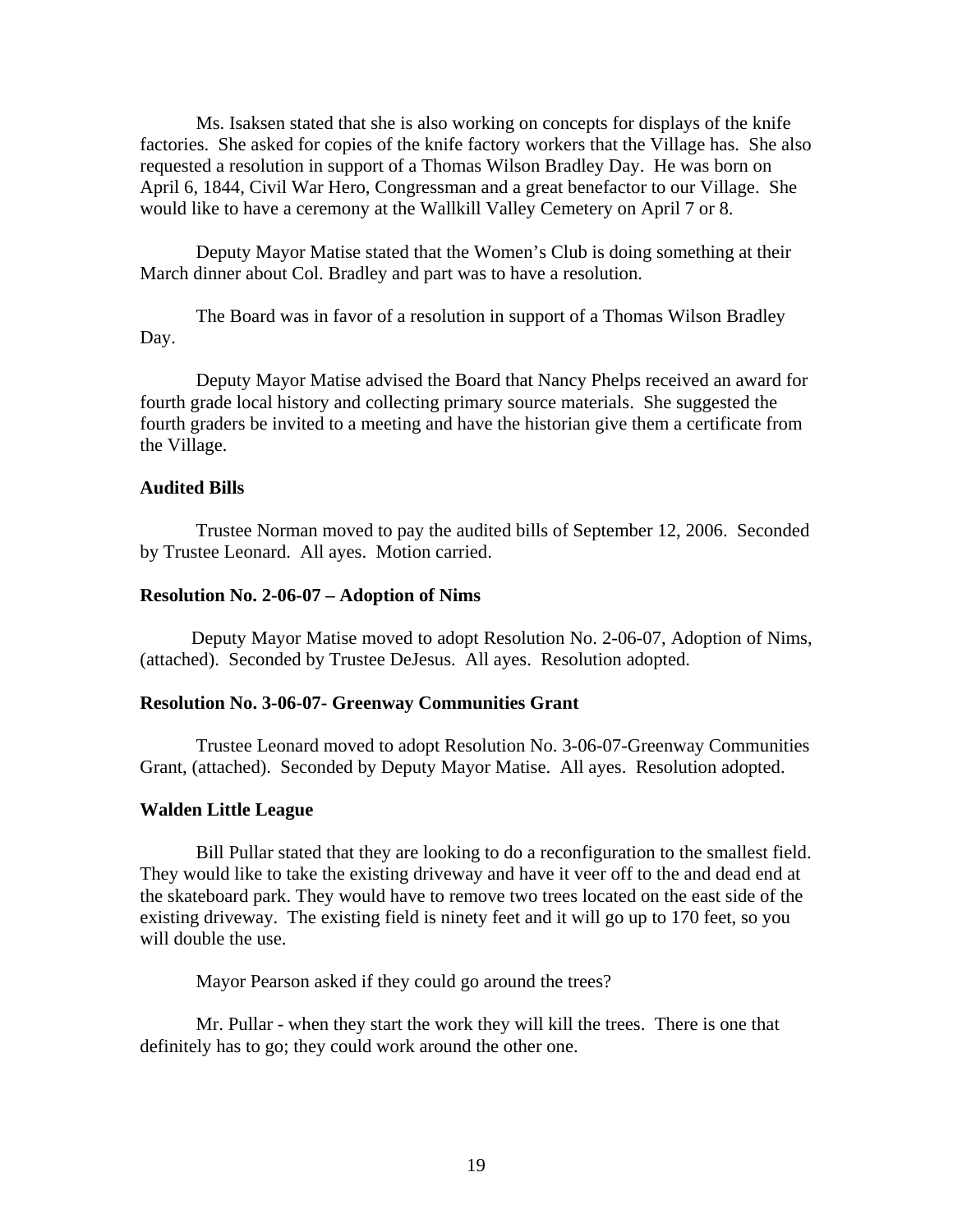Trustee DeJesus suggested that Board go look at the area and vote at the next meeting on this.

Trustee Leonard moved to have the engineer take an informal look at this and give the Board his recommendation.

There was no second.

Mr. Pullar stated that he can meet the board at the site.

Trustee Norman stated that she would like the one tree saved.

Mayor Pearson stated that she has no problem with the work on the field, but she is against taking down the trees.

Manager Politi stated that Mr. Pullar will line out the area so the Board can see the effect of it.

Mayor Pearson stated that there were trees planted there for WWII veterans and they are all cut down now. She does understand that they will be replaced and she appreciates that, but she still has a problem with trees being cut.

Manager Politi stated that they have to move the roadway to make the line work.

Mr. Pullar stated that the Board can do whatever they want to do, they have to do what they have to do.

Deputy Mayor Matise suggested the manager work it out with them.

Trustee DeJesus stated that this Board has a responsibility beyond what Mr. Pullar sees.

Manager Politi indicated that he will get a diagram for the Board.

### **Luke Muehlin, 36 Oak Street-Small Cities Application**

 Mr. Barnes stated that the owner of 36 Oak Street have been doing the work himself on the building which is a two family house. The owner wants to borrow \$48,000 from the Village for materials and hire labor for completion of the property. Under the guidelines the manager would have authority to approve up to \$30,000. He is over the limit for the manager's approval so therefore the Board has to approve. He has a \$160,000 first mortgage, \$30,000 second mortgage and ours would bring the total loan to value ratio to 73.5%.

Trustee DeJesus indicated that he doesn't meet the guidelines.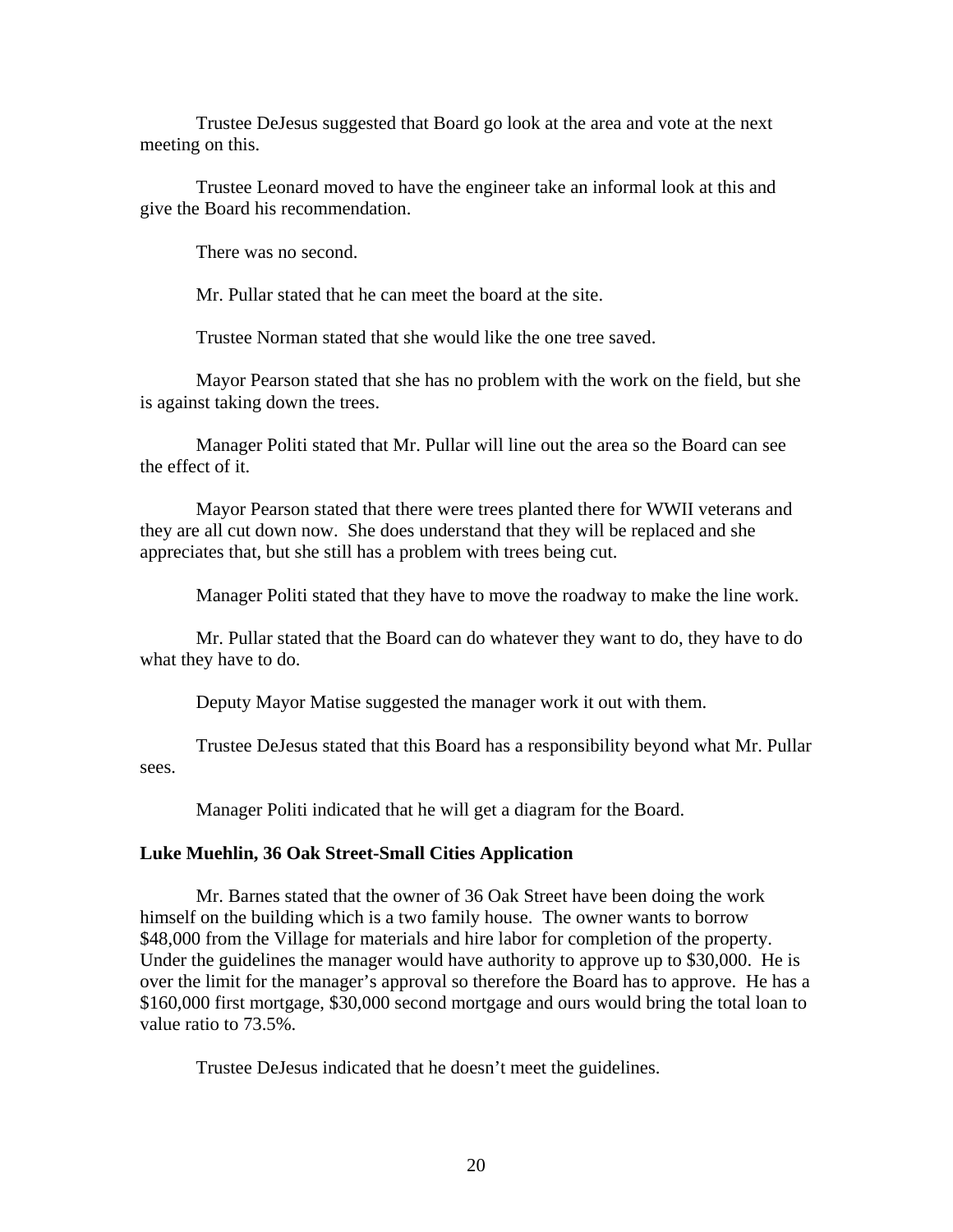Manager Politi stated that the value of the house stands at \$219,652.00.

 Mr. Barnes stated that's the value as of when he bought it in April. He has spent \$100,000 in improvements.

 Manager Politi stated that he can't get to the split until he completes the project. Generally when the applications come in that 80% percent is the value you already have. Here you achieve the 80/20 split at the end of construction, which hasn't happened.

 Mr. Barnes stated that when Mr. Muehlin is done the house will be worth \$324,000.

Deputy Mayor Matise asked if there will be two apartments.

Mr. Barnes states yes, he will occupy the upstairs and rent the bottom.

 Mayor Pearson stated that the upstairs is occupied right now. Does he have a certificate of occupancy.

Mr. Barnes stated that he is in the process of moving in.

Trustee DeJesus stated that there is a mail box for the second floor apartment.

Manager Politi stated that he will find out if there is a C.O.

 Deputy Mayor Matise asked if there will be a repayment schedule set up and what would be the interest rate.

 Mr. Barnes stated that they will set up a payment schedule which would be a ten year loan. They will look at the income. He looked at it as a two family house rented out with him living in his current house. It throws off pretty good income.

Mayor Pearson asked if he will be living on the second floor.

Mr. Barnes stated yes.

Mayor Pearson stated then he will only have one apartment.

 Mr. Barnes stated that he will have one rental and he will rent out the house he used to be in.

Trustee Norman indicated that house is for sale.

 Mr. Barnes stated that the reason he is here is to loan him the full \$48,000 that he needs to finish everything.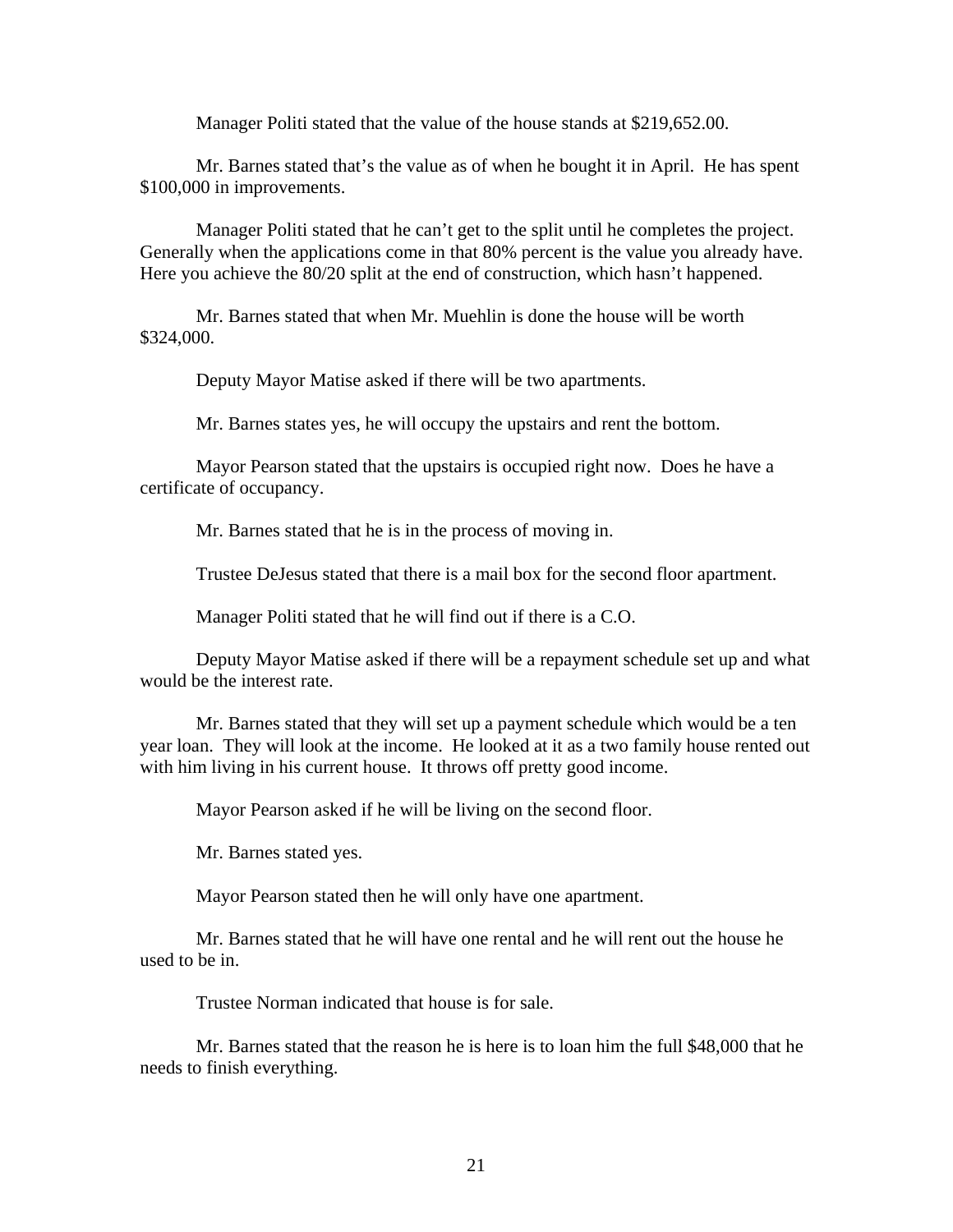Manager Politi stated that if you're going to do the loan lets make sure the job is complete and finished. He doesn't know if it will work.

 Trustee DeJesus stated that Mr. Barnes knows that there were new guidelines that the Board was working on and now, this is not something they've done before. The letter stating the appraisal was done by Whitegate Realty and they say in their opinion the current fair market value of the property is \$225,000.

 Deputy Mayor Matise stated that Whitegate Realty is their tenant in the Walnut House.

 Trustee DeJesus asked where the application is with the financial information. It requires more then just the Board taking action. They all want to help this man.

Mr. Dowd asked Mr. Barnes if he's been in the building.

Mr. Barnes indicated that he was.

 Mr. Dowd stated that the \$60,000 was the estimate to finish which is down to \$48,000 to do the work himself. If you look at Dean's work writeup that 60,000 shows extensive work on both floors. If someone is living there a lot of this work is done. Why does he need \$48,000.

 Mr. Barnes stated that he was approved for something, he didn't say what and he continued working on his own apartment.

 Mr. Dowd stated that the Village can't pay for work that has been done, so we are not looking at \$48,000.

 Deputy Mayor Matise stated that the Building Inspector has to go in there and do another work up.

 Mr. Dowd stated that the Village won't be loaning him \$48,000, it will be less because work is done and has moved in.

 Mayor Pearson asked if he's moved in there legally. Someone should check to see what those numbers come out to be now.

Mr. Barnes stated that he would be happy with \$28,000 or \$30,000.

 Deputy Mayor Matise stated that this is not really an independent appraisal. Her other concern is when do they start repaying their loan.

Trustee Leonard asked what position does the Village become with the other two mortgages.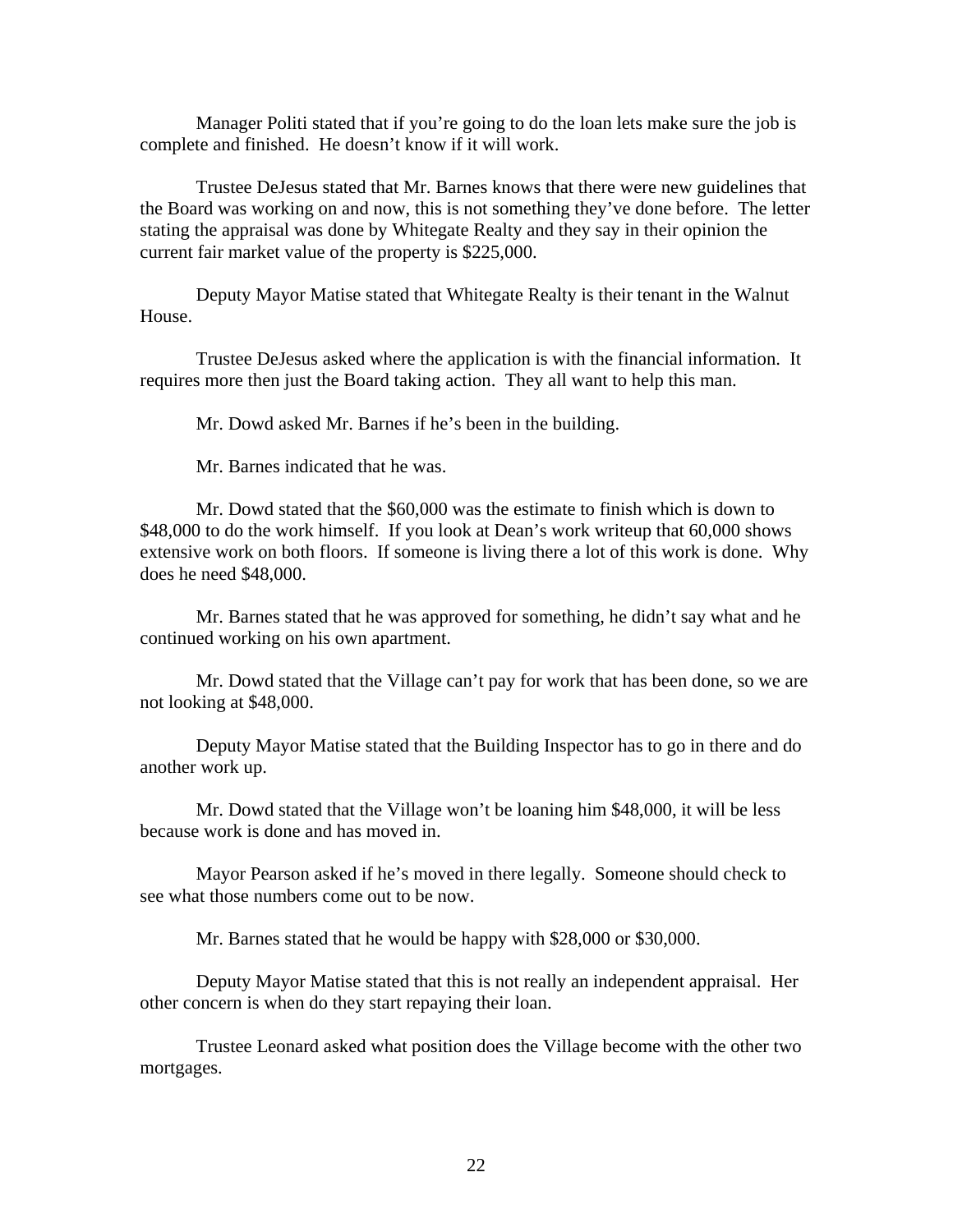Mr. Barnes stated that the Village would be in third. He would start repayments once he has a tenant or two months after completion.

Trustee DeJesus stated that the guidelines state only second position.

Trustee DeJesus asked for the manager's recommendation.

 Manager Politi stated that the Board never wanted to be in third position and it would be a construction loan which was never done.

Mr. Barnes suggested the Village pay someone for a full appraisal.

 Mr. Dowd stated that once the Board finds out how much work has been done they can reduce how much they would be willing to lend to finish the project. In so reducing that you get closer to meet the ratio. This is not an appraisal, she is not an appraiser, she is a real estate broker who is saying last year there were some comparables And this is what it would be worth when it's done, plus the market is softening, so can you get \$325,000 when the project is done. How much money is he paying in his debt service before you loan him any money and how much money is he going to be able to realize for the two apartments. The Village needs to investigate more before they lend out \$38,000 or \$30,000.

 Trustee Leonard stated that there is also the question of how much has he completed on the second floor.

 Mr. Barnes stated that the last time he saw the upstairs apartment it was pretty much finished.

 Deputy Mayor Matise stated that evidently the local banks have a concern about people with rental properties and the concern is if he does not rent the apartment right away can he carry the property and make all the payments. You can't base it on him having income from that apartment. Right now rentals are very high and apartments have had signs in front of them for six months or longer.

 Mayor Pearson stated that the Board is at the point where they need information, questions answered, whether he is living there, whether he has a C.O., how much work has been done and how much he really needs.

Manager Politi stated that a lot of the questions will be answered with the C.O.

 Mayor Pearson stated that an application for 2006 Tree Planting Cost Sharing Grant that Kerron Barnes gave her the other day with an October deadline. She would like to get money for trees, it is a match.

It was the consensus of the Board to go for the grant.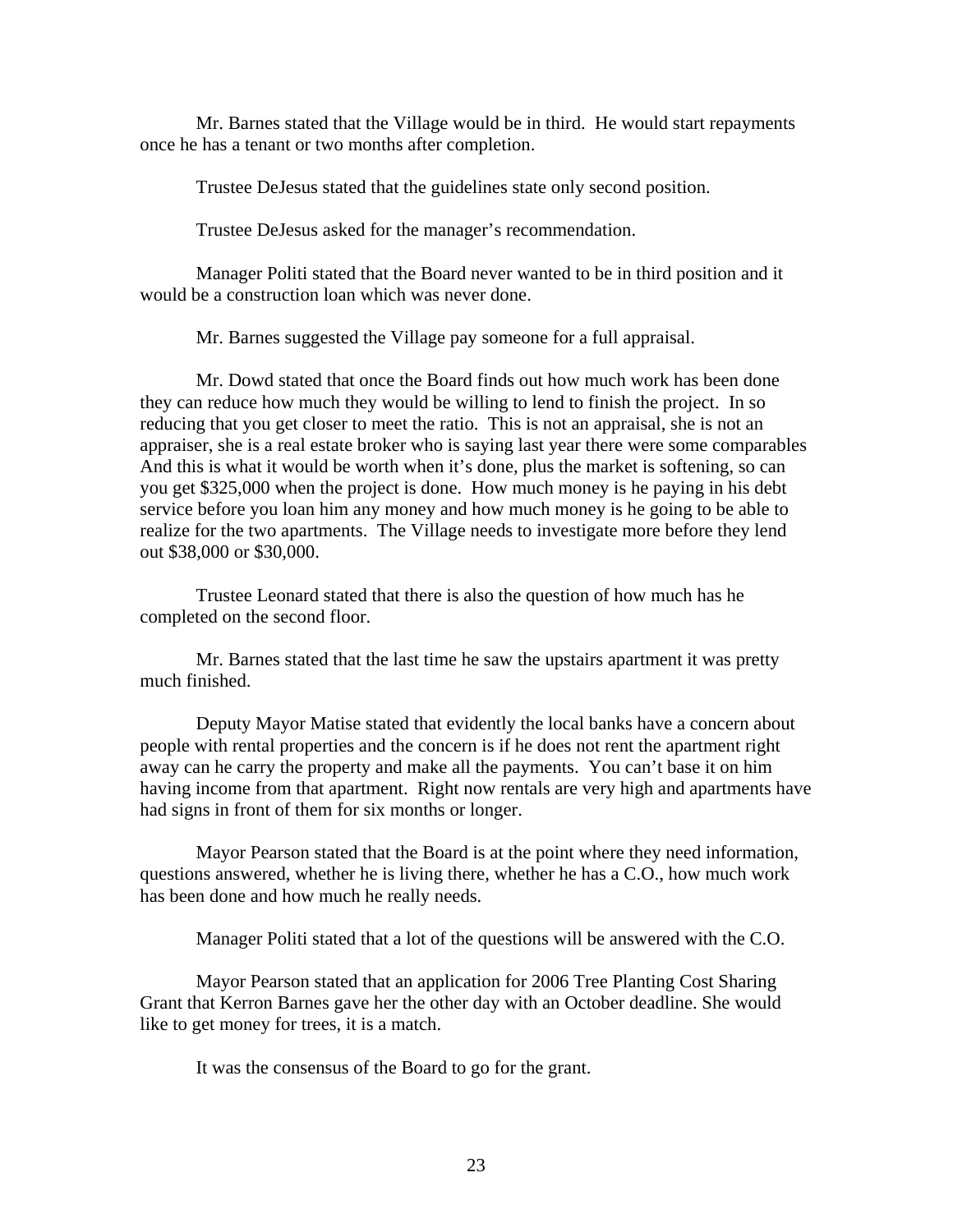Deputy Mayor Matise moved to apply for the 2006 Tree Planting Cost Sharing Grant. Seconded by Trustee Norman. All ayes. Motion carried.

Deputy Mayor Matise asked for list of what grants are out there and where we are with them.

### **Banking District Application**

Manager Politi stated that no one is here to speak on this.

 Mr. Dowd stated that he knows what Mr. Gibney asked for and apparently he's answered the one question about tax abatement, but he doesn't see how he is going to qualify for this. He doesn't personally see what the Village gets out of this and what advantage the Village would get from this. You have a commercial bank and you have been very competitive with your bonds. He doesn't know how competitive they would be with the commercial banks. You also have to consider what Walden Savings has to say about this. You don't want to make it seem like you're saying good to Walden Federal and sorry Walden Savings you're too late. The one who gets the advantage is the bank because they get cheap money at a discount rate to make loans.

 Trustee Hurd asked what is wrong with having one more bank compete and if Walden Federal is in our community and they happen to be able to buy money cheaper, what is the down side.

 Trustee DeJesus stated that they may get money cheaper, but they don't necessarily lend it out at that rate.

 Mayor Pearson stated that she spoke to Dave Cocks, President of Walden Savings and he indicated that he had heard about it and he said that both banks have been here for a long time and he would want the same treatment for him to also apply and whoever comes out on top, comes out on top, because you can only take one. There is room at the Thruway for a commercial bank to come in.

Deputy Mayor Matise stated that her decision is no.

 Mayor Pearson stated that she is not comfortable knowing Walden Federal and Walden Savings and she is not comfortable with just because one comes to you first its still a small village and people still have to live here and deal with everyone that is here and she is not comfortable with it. Who says we're even going to take our money there.

 Trustee DeJesus stated that he doesn't believe that law is really not intended for a situation like this, we have banks in this village and banks not far from this village.

 Trustee Wynkoop stated that if you let Walden Federal apply for this then you're making an unfair advantage over Walden Savings.

Trustee DeJesus stated that they can apply on their own so leave it at that.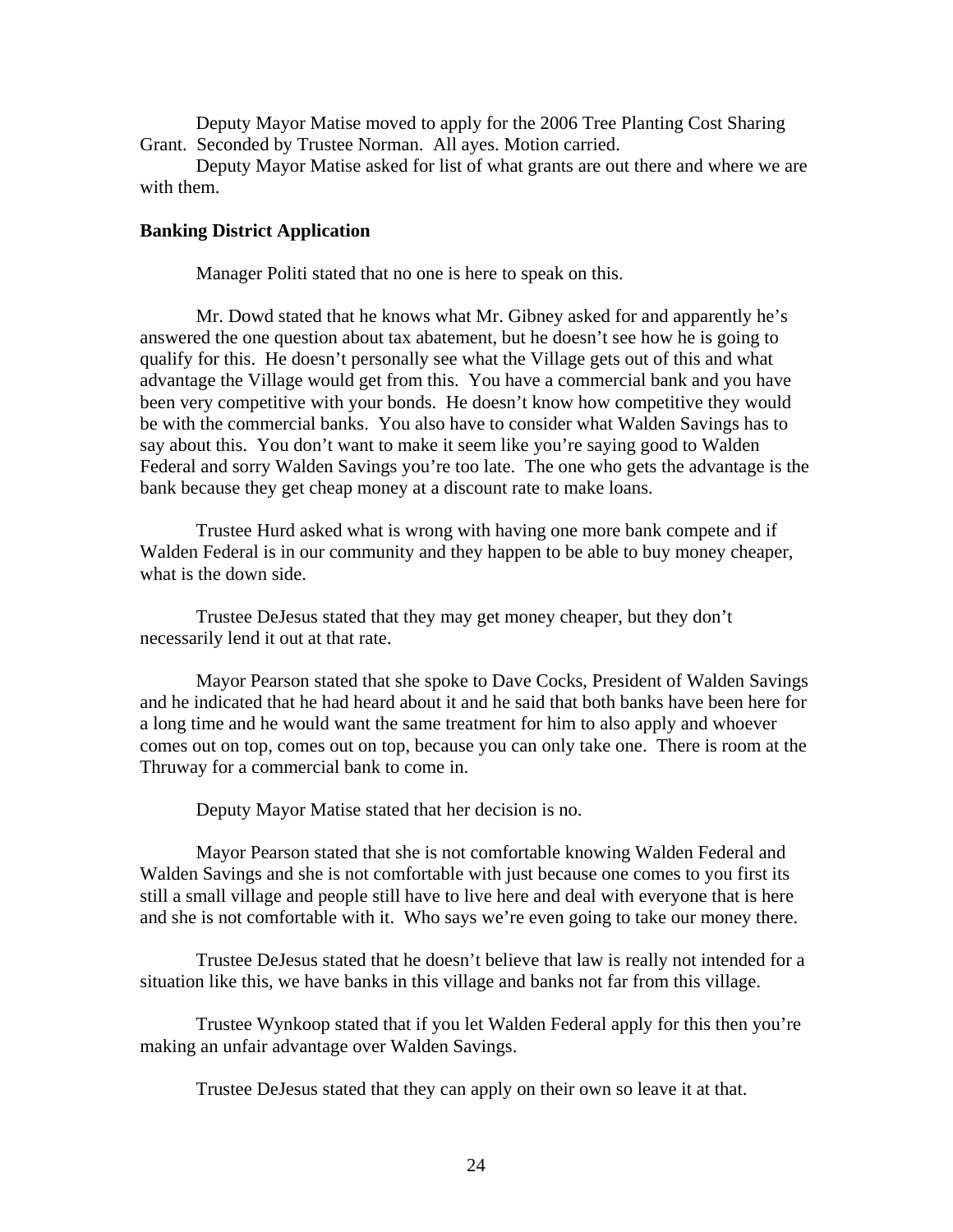No action taken.

## **Local Law Café Seating**

 Deputy Mayor Matise moved to table the local law for café seating. Seconded by Trustee DeJesus. All ayes. Motion carried.

## **Introductory Local Law I-6 of 2006, "Zoning"**

 Mr. Dowd explained that the Board had a long discussion about part of the RM2 going to RM5, knock down, rebuild. What he did was he took the residential properties on Orchard, Pine and Cedar, south of West Main Street and made them RM5. By doing this you will cut down on your non conformings.

Trustee DeJesus stated that they cut into the granite curbing.

 Mr. Dowd stated that he asked Mr. Sorensen if this was something they can do that is consistent with the newly adopted Master Plan. Mr. Sorensen had no problem with this.

 Trustee DeJesus moved to introduce Introductory Local law I-6 of 2006, "Zoning". Seconded by Deputy Mayor Matise. All ayes. Motion carried.

 Trustee Leonard moved to hold a public hearing on Introductory Local Law I-6 of 2006, "Zoning" on October  $10<sup>th</sup>$ , 2006 at 6:30Pm. Seconded by Trustee DeJesus. All ayes. Motion carried.

### **Wallkill River Task Force**

Mayor Pearson read the letter from the Wallkill River Task Force stating that through the River Valley Fund possibly funding a college intern to carry out water quality monitoring at Olley Park to determine the cause and nature of phosphorous introduction that leads to the heavy algae growth every season.

 Trustee Hurd stated that he finds this unnecessary. Farmers put fertilizer on their field and that puts phosphorous in the water.

Trustee DeJesus asked if this would be something that you would go to the source.

Trustee Hurd suggested they test the fields where the runoff if coming from.

 Mayor Pearson stated that the question is whether this college student can do testing and get credit for the summer season at no expense to the Village.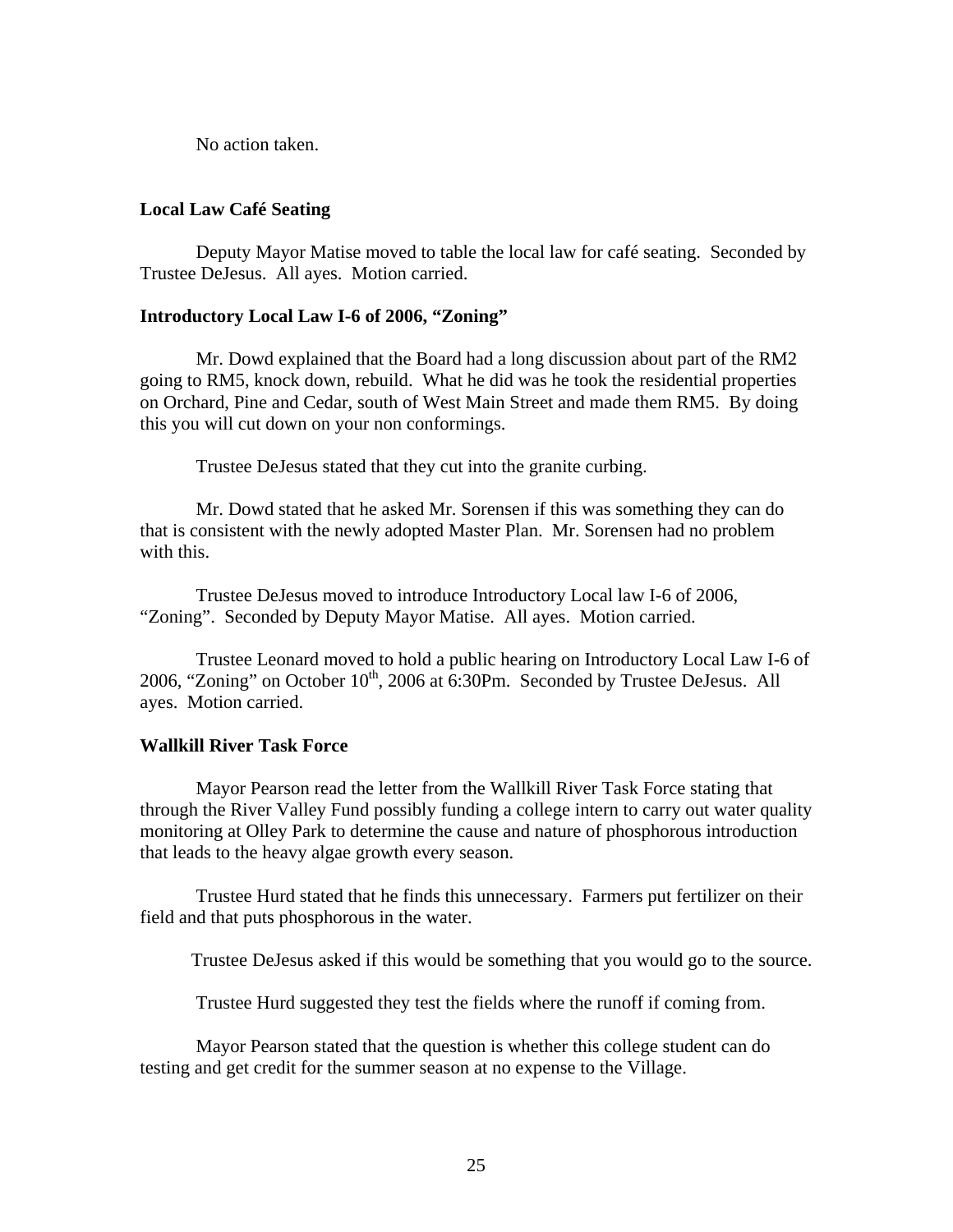Trustee Hurd stated that he sees this as they are doing this research because they have an agenda and that agenda comes down to some point they are going to ask the government to take action to control this and they're going to define the requirements and they are going to define what's going to be done. He would like our Board to determine those things and for the Board to be the initiator.

Trustee Leonard suggested this be tabled.

Deputy Mayor Matise suggested the Village get input from Kevin Sumner.

 Manager Politi asked why they would spend the money to go to Olley Park when we know the source. He will call Kevin Sumner and get the answers.

It was the consensus of the Board to table this until they get more information.

## **Stormwater Runoff Regulations**

Mayor Pearson stated that she wanted this on the agenda because of what she saw at Beazer Homes. She wasn't happy and what she is hearing from the engineers is we don't have any recourse. It has to go to DEC.

 Trustee Leonard stated that we do have recourse; we can file a complaint with DEC as a municipality. It's not like Jacobs Ridge where the water was running down and there were serious issues. It's going on the right of way. It's not going into anybody's backyard.

 Mayor Pearson stated that she's saying for further development. We should have more regulations.

 Trustee DeJesus stated that he and Trustee Leonard went into that property which is private and they had concerns, are they private citizens or did they come back as trustees with their concerns on the development they have oversight over.

 Mr. Dowd stated that they were acting as trustees. They went on a property to look at it without authorization and they were trespassing. It's not posted, but they know its private property. We have engineers who are doing oversight for the Village. His suggested is they don't go on these miscellaneous walks, just ask to go there on a working day and walk the property, they seem to be cooperative.

Trustee DeJesus asked if he can do that as a trustee.

Mr. Dowd indicated yes.

 Trustee Hurd congratulated the board members and commended them for taking the time and effort.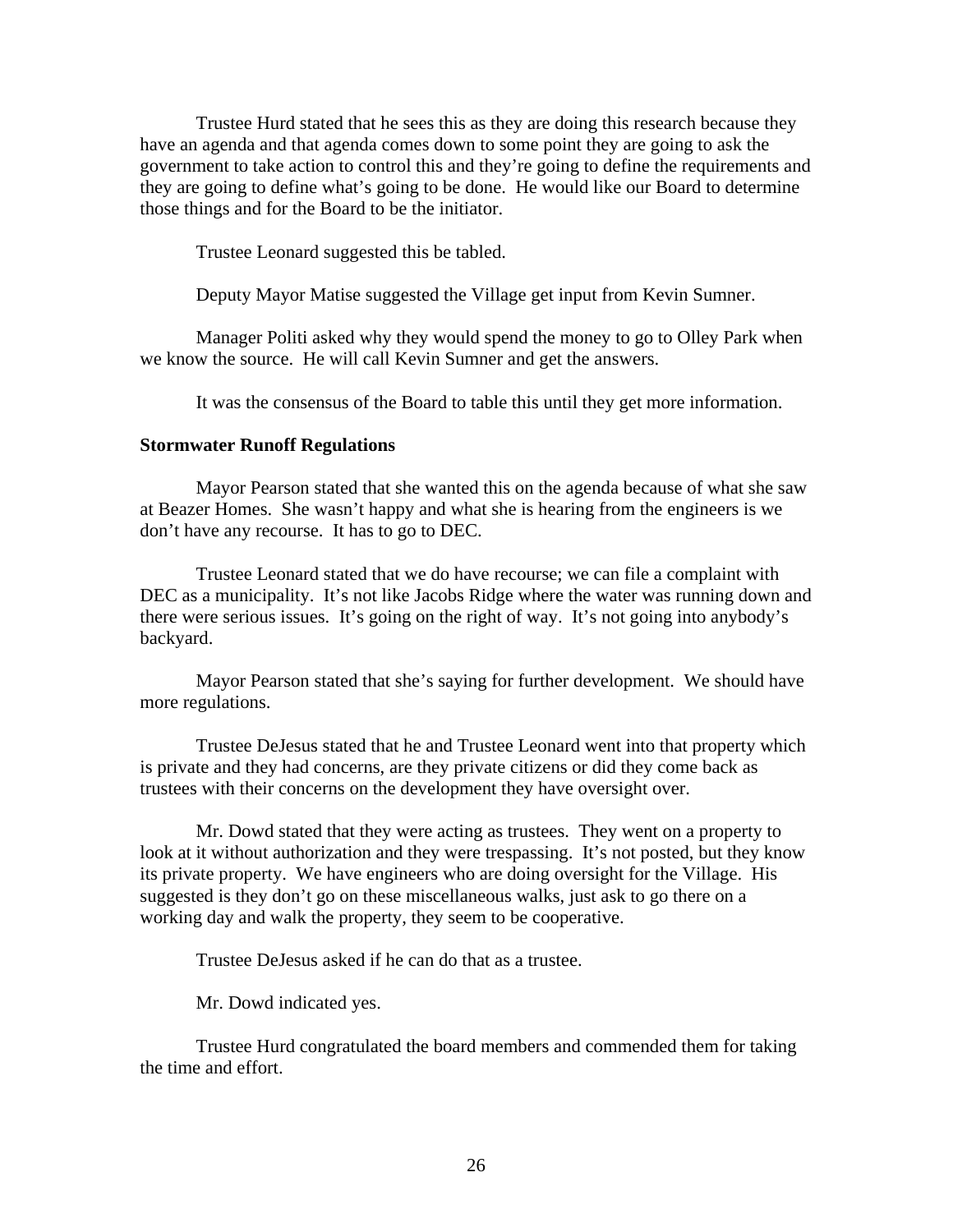Trustee Hurd asked if going to the sewer plant and asking to be shown around, is he not commandeering their time.

 Mr. Dowd stated yes, but it depends on the purpose you are going down there for. If you're going fact finding because you need to have knowledge of that plant so you can make decisions that will affect the Village that is one thing. If you're going down there to interfere with the process that's going on down there then you're overstepping your bounds. It is a right as a trustee to see certain things that would make you a better trustee.

 Trustee DeJesus stated that he thinks there has to be a discussion as to what is your goal as a trustee and define the roles.

 Trustee Hurd stated that we need to know our lawful role in a Village Manager form of government.

## **Business Breakfast**

Manager Politi informed the Board that he will be rescheduling the business breakfast for October. He will put together an agenda.

#### **Public Comment – Discussion Items**

No comments from the public.

### **Correspondence**

Mayor Pearson stated that the Walden Community Little League invites the Board to the end of their season picnic on Saturday, September  $23<sup>rd</sup>$ , 2006 at 12:00 noon.

 Mayor Pearson stated that correspondence was received from the Town of Montgomery thanking the Mayor, Chief Holmes, and Village Manager Politi for the meeting regarding the potential for incorporating intermunicipal cooperation and sharing police services.

Manager Politi suggested Chief Holmes address the Board regarding the meeting.

 Mayor Pearson stated that one of the concerns was they are talking about expanding that facility there. They are not necessarily wanting a commitment, but in the future they want to know they have enough space that if people are thinking in that direction they want to commit enough space.

### **Informational & Village Manager's Report**

Manager Politi informed the Board that the Historical Society is planning a special day of recognition for all veterans on Sunday, November  $12<sup>th</sup>$ , 2-4pm on the 3<sup>rd</sup> floor of the Municipal Building.